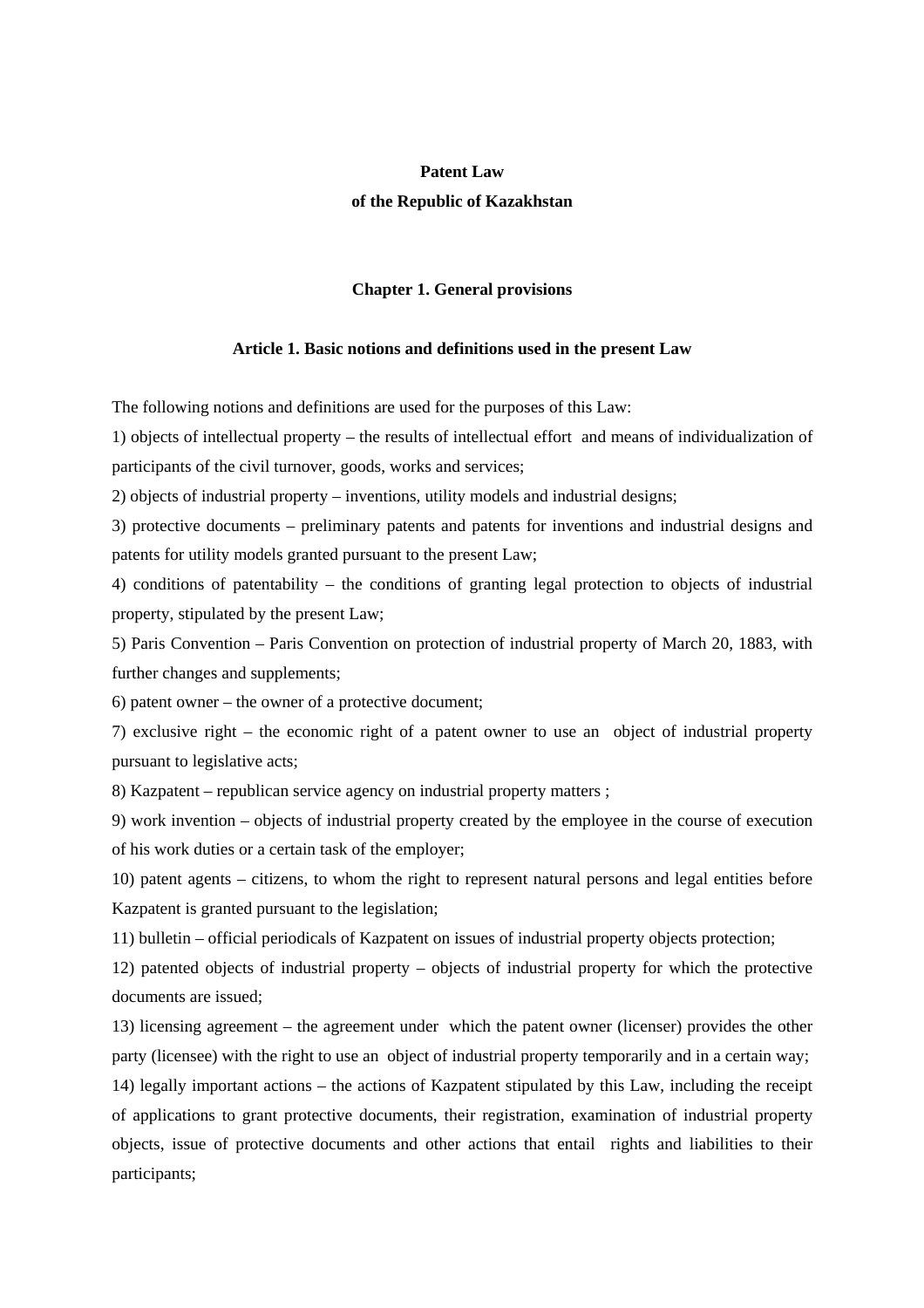15) appellate council – subdivision of Kazpatent on prior-to-court review of disputes;

# **Article 2. Relations regulated by this Law**

The present Law shall regulate economic as well as related to them non-economic relations arising due to the creation, legal protection and use of industrial property objects;

The protection of other objects of industrial property (breeding achievements, integrated circuits topographies, trademarks, service marks, appellations of origin of goods and others) shall be regulated by a special legislation.

## **Article 3. Patent Law and international agreements**

1. The provisions of the present Law shall extent to objects of industrial property, protective documents for which are granted by Kazpatent as well as objects of industrial property for which patents are issued on the basis of international agreements to which the Republic of Kazakhstan is a party.

2. If an international agreement ratified by the Republic of Kazakhstan establishes other rules than the rules of the present Law, the rules of such international agreement shall supersede.

#### **Article 4. State regulation in the area of industrial property objects protection**

1. The state regulation in the area of industrial property objects protection shall be provided by the state authorized body (hereafter – the authorized body) and Kazpatent.

2. The authorized body shall enforce the state policy in the area of protection of industrial property objects, manage the single patent system of the Republic of Kazakhstan, adopt sub-normative legislative acts in this area as well as perform other functions pursuant to the legislation.

3. In accordance with the present Law, Kazpatent shall ensure the state monopoly in the area of industrial property objects protection, accept for review applications for objects of industrial property, conduct their examination, grant protective documents, publish in the bulletin the information on industrial property objects, carry out other functions of the national patent agency.

# **Article 5. Legal protection of objects of industrial property**

1. The right in an invention and industrial design is attested by a preliminary patent and a patent and in an utility model - by a patent.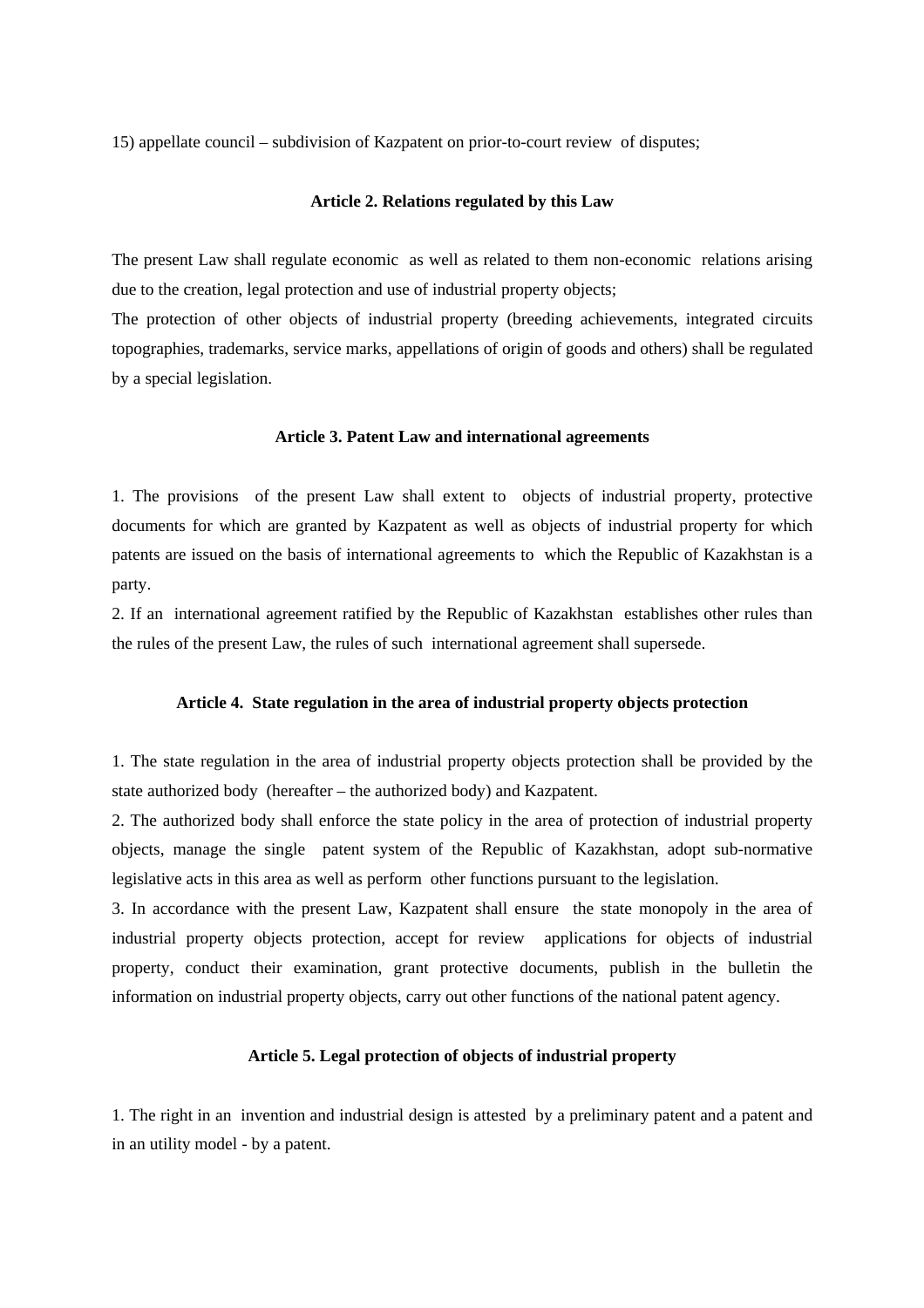2. The preliminary patent for an invention and industrial design, the patent for a utility model shall be granted after the formal examination of the application. .

The patent for an invention and industrial design shall be granted after the examination of the application on the essence is carried out.

The preliminary patent and patent shall certify the priority, authorship and the exclusive right in an object of industrial property.

3. The preliminary patent for an invention shall be effective during five years from the date of filing the application to Kazpatent with the possible extension of the term of its effectiveness by Kazpatent upon the request of the patent owner, but not more than for three years.

The patent for an invention shall be effective within the term not more than twenty years from the date of submission of the application to Kazpatent.

The effective term of the patent for an invention for the use of which the permission of the competent body is required, pursuant to the legislation, may be extended by Kazpatent upon the request of the patent owner but not more than for five years.

The patent for a utility model shall be effective for five years from the date of submission of an application to Kazpatent with the possibility to extent its duration by Kazpatent upon the request of the patent owner, but not more than for three years.

The preliminary patent for an industrial design shall be effective during five years from the date of filing of an application to Kazpatent.

The patent for an industrial design shall be valid for ten years from the date of submission of the application to Kazpatent with the possibility to extent its duration by Kazpatent upon the request of the patent owner, but not more than for five years

4. The scope of legal protection provided by a protective document for an invention and utility model shall be defined by their formula and by the protective document for an industrial design – by the aggregate of its essential features represented on the depiction of the article (model). Descriptions and drawings may be used for interpretation of the formula of an invention.

The duration of a protective document granted for the method of production of a product shall extent to the product directly obtained by this method.

And a new product shall be considered as obtained by the protected method, unless proved otherwise 5. The right to get a protective document, the rights arising from registration of the application, the right to own a protective document and the rights proceeding from the protective document may be transferred to the other person in full or in part.

6. The legal protection shall not be granted to objects of industrial property which are considered state secrets pursuant to the present Law. The order of handling secret objects of industrial property shall be regulated by the special legislation.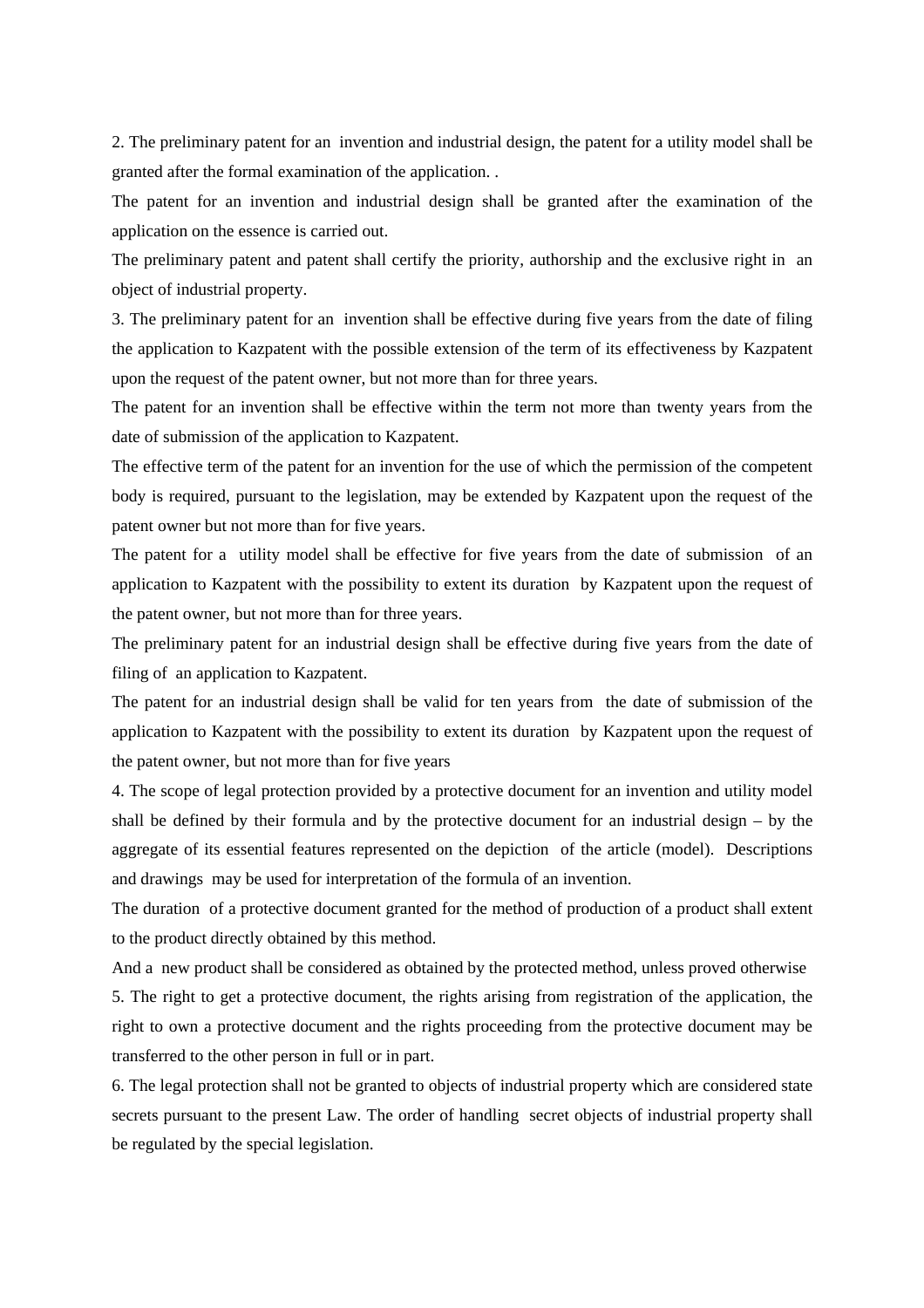#### **Chapter 2. Conditions of patentability of industrial property objects**

## **Article 6. Conditions of patentability of invention**

1. The legal protection shall be granted to an invention if it is novel, has inventive level and industrially applicable.

The invention shall be deemed new, if it is not known from the prior art.

The invention has an inventive level, if for a specialist it does not evidently follow from the prior art. The prior art shall include any information that becomes public in the world prior to the priority date

of an invention.

In the course of establishing the novelty of an invention, the information on the prior art shall also include applications for inventions and utility models (except for the revoked) filed in the Republic of Kazakhstan under the condition of their earlier priority as well as inventions and utility models patented in the Republic of Kazakhstan. .

The invention is deemed industrially applicable, if it can be used in industry, agriculture, public health care and other fields of activity.

2. A device, method, matter/substance, string of microorganism, cells of plants and animals as well as their application shall be deemed objects of invention.

3. The following shall not be deemed as inventions:

1) discoveries, scientific theories and methods of mathematics;

2) methods of organization and economic management;

3) relative designations, schedules and rules;

4) rules and methods of execution of mental operations;

5) computer programs and algorithms as such;

6) projects and layout schemes of constructions, buildings and territories;

7) suggestions related only to the outward appearance of an article;

8) suggestions contradicting the public interests, principals of humanity and moral.

4. The following shall not be considered as a circumstance influencing the patentability of an invention: public disclosure of information related to an invention by the applicant (author) or any person who has received this information from his/her directly or indirectly, including demonstration of such invention as an exhibit at an official or officially recognized international exhibition organized in the territory of the member-state of the Paris Convention, under the condition that the application for such an invention has been filed not later than six months from the date of its disclosure or placement at the exhibition. Under this condition the applicant is liable to prove this fact.

## **Article 7. Conditions of patentability of utility model**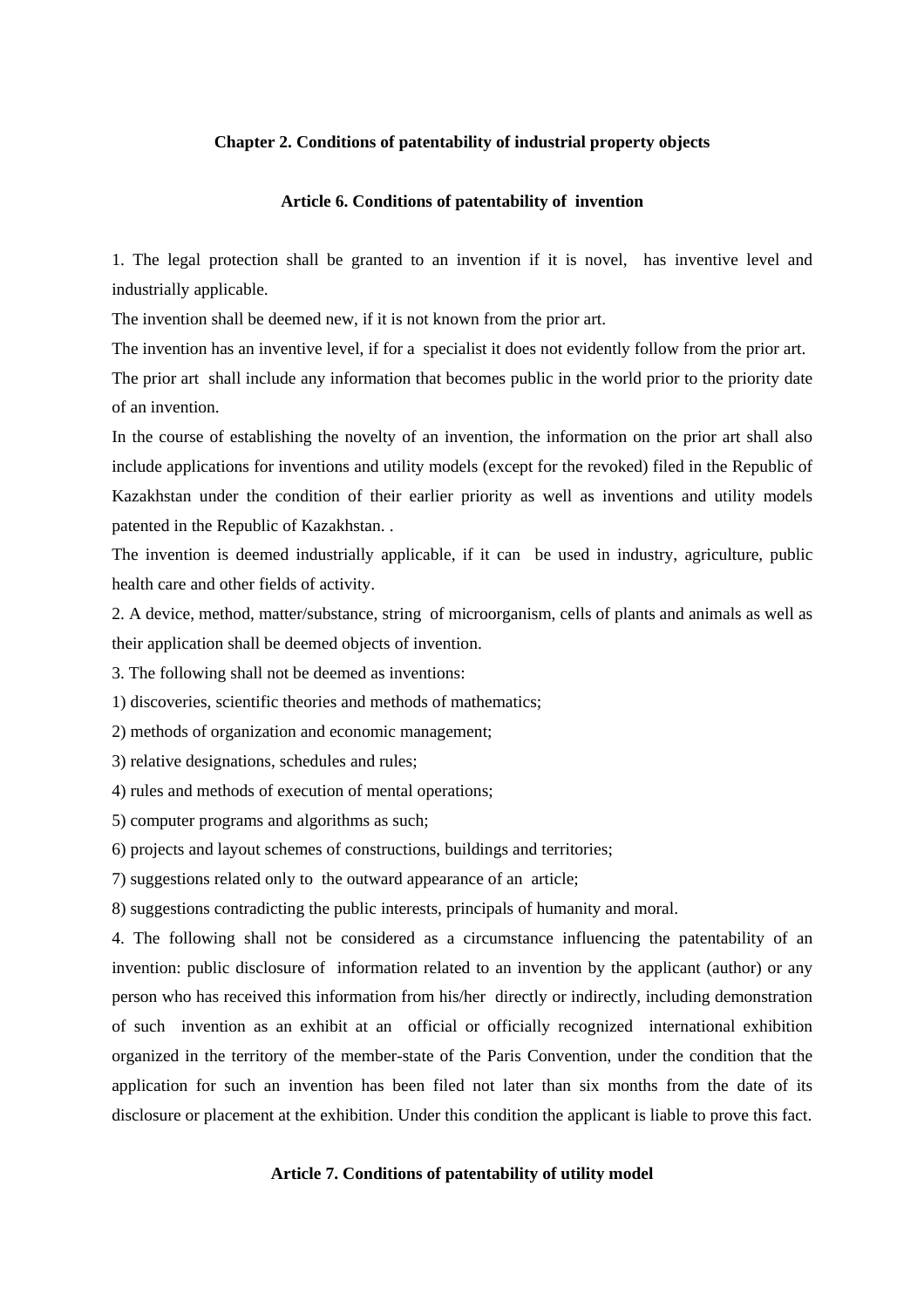1. The constructive execution of means of production, consumable articles as well as composite parts (device) shall be related to a utility model.

The legal protection is granted to a utility model, if it is novel and applicable in industry.

A utility model shall be deemed new, if the totality of its essential features is not known from the prior art.

The information from the prior art shall embrace knowledge, which has become generally available from the priority date of a utility model regarding the means of a similar purpose as the claimed utility model, including the data concerning their use in the Republic of Kazakhstan as well as applications for utility models and inventions (except recalled) submitted by other persons in the Republic of Kazakhstan as well as utility models and inventions patented in the Republic of Kazakhstan for a similar purpose under the condition of their earlier priority.

A utility model is industrially applicable, if it can be practically used.

2. The public disclosure of the information related to a utility model made by the applicant (author) or any other person who obtained from him directly or indirectly, such information, including demonstration of such a utility model as an exhibit at an official or officially recognized international exhibition organized in the territory of the member state of the Paris Convention, under the condition that application for the utility model is filed not later than the six months from the date of its disclosure or display at the exhibition shall not be deemed a circumstance influencing on the novelty of a utility model. Under this condition the applicant is responsible to prove this fact.

3. Solutions related to the objects indicated in paragraph 3 Article 6 of the present Law are not protected as utility models.

#### **Article 8. Conditions of patentability of industrial design**

1.The artistic-constructive solution determining the outward appearance of an article shall be related to an industrial design. The legal protection shall be granted to an industrial design if it is new, original and industrially applicable.

An industrial design shall be deemed novel, if the totality of its essential features presented in the drawings of an industrial design and on the list of its essential features is not known from the information available in the world prior to the priority date of such an industrial design.

While establishing the novelty of an industrial design, applications for industrial designs under the condition of their earlier priority filed in the Republic of Kazakhstan (except for the revoked) and industrial designs patented in the Republic of Kazakhstan shall be taken into account. .

An industrial design shall be deemed original, if its essential features determine the creative nature of

peculiarities of the article.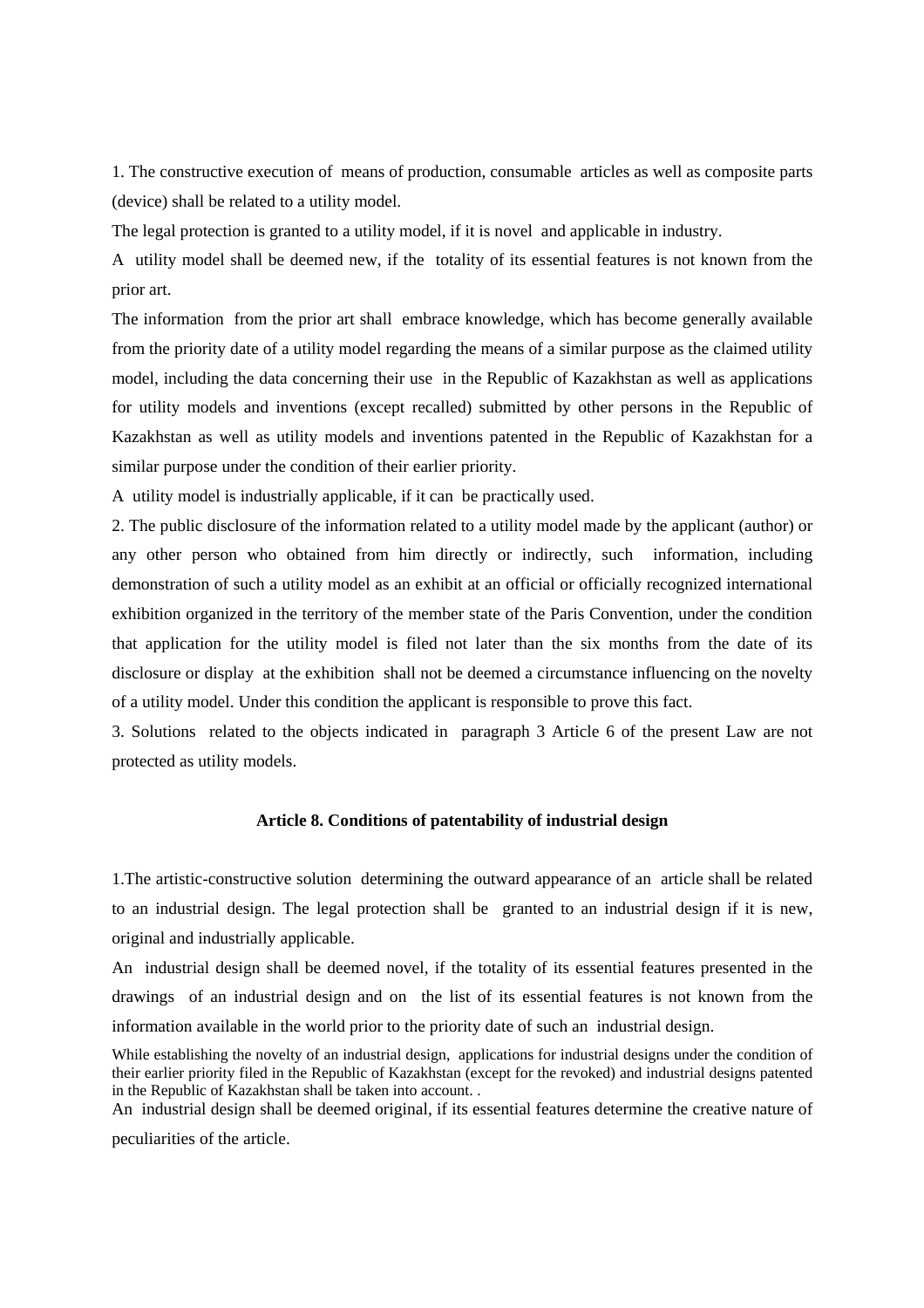An industrial design shall be deemed industrially applicable, if it can be repeatedly reproduced by way of production of the article in question.

2. The following solutions are not recognized as industrial designs:

1) conditioned exclusively by a technical function of articles;

2) objects of architecture (except for small architectural forms), industrial hydro technological and other stationary constructions;

3) printed products per se;

4) objects of unstable form: liquid, gas, friable or similar substances;

5) articles contradicting the public interests, principles of humanity and moral.

3. The public disclosure of the information related to an industrial design made by the applicant (author) or any other person who obtained such information from him/her, including demonstration of an industrial design as an exhibit at an official or officially recognized international exhibition organized in the territory of the member-state of the Paris Convention under the condition that the application for an industrial design has been filed not later than six months from the date of its disclosure or display at the exhibition shall not be deemed as a circumstance influencing the patentability of an industrial design. Under this condition the applicant is responsible to prove this fact.

## **Chapter 3. Authors and patent owners**

#### **Article 9. Author of object of industrial property**

1. A natural person, by whose creative effort an object of industrial property has been made, shall be deemed the author.

2. In the event that several natural persons took part in the creation of an object of industrial property, all of them shall be recognized as authors (co-authors). The order of using the rights that belong to coauthors shall be determined in the agreement between them.

A natural person who has not made his personal creative contribution to the creation of an industrial property object but who has provided only technical, organizational or material assistance to the author or promoted the registration of the rights in it and its use shall not be considered the author

3. Right of authorship shall be inalienable personal right and shall be permanently protected.

4. The author has the right to assign his name or special designation to the object of industrial property unless the rights of third persons in trademarks protected in the Republic of Kazakhstan are not infringed upon.

## **Article 10. Patent owner**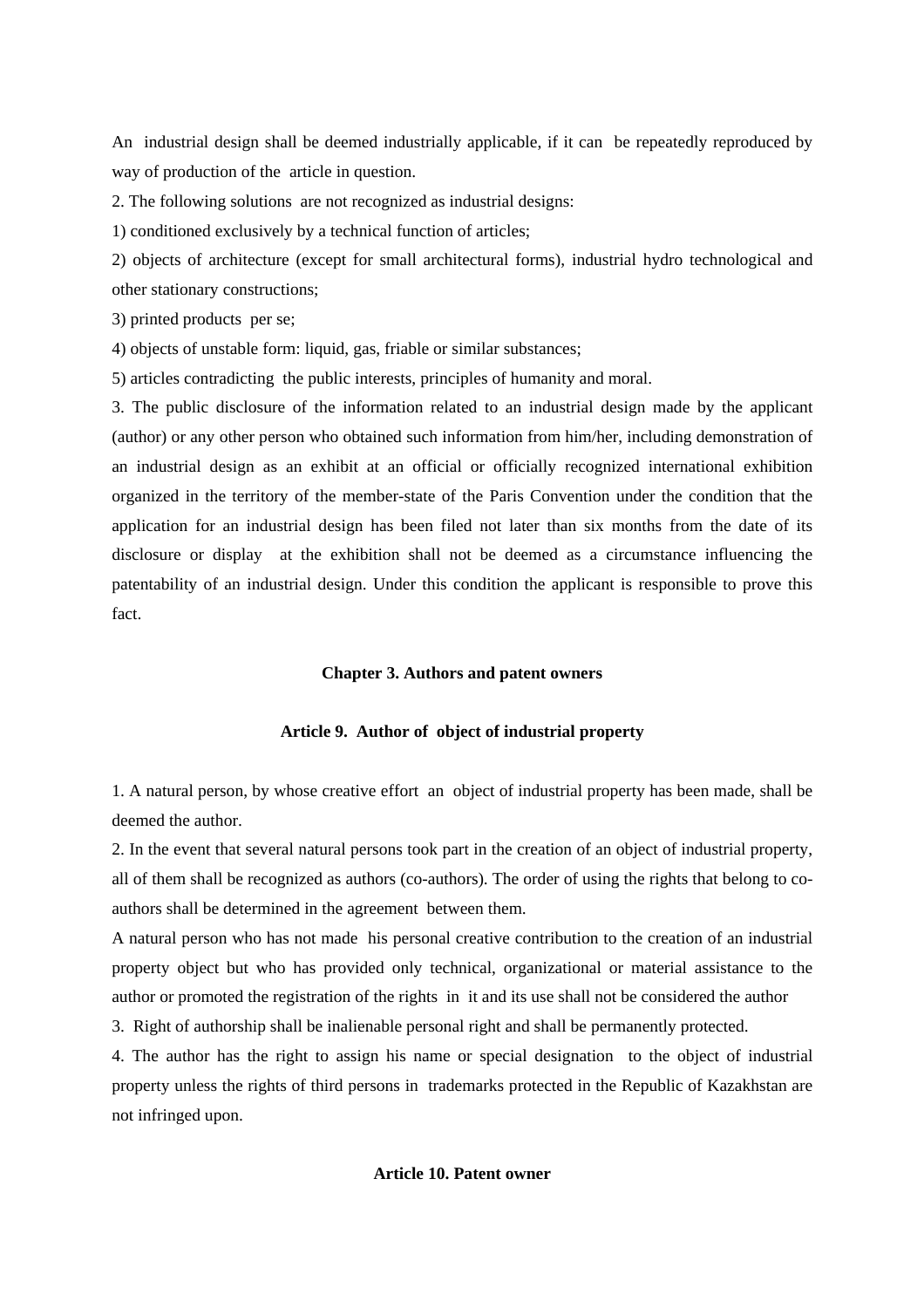1. The protective document shall be granted to:

1) the author (authors) of an object of industrial property;

2) the employer, in the cases stipulated in paragraph 2 of the present Article;

3) their legal successor (successors) including person (persons) who have obtained the concerned right in the assignment order;

4) jointly to persons, stipulated by the present paragraph , provided there is a mutual consent between them.

2. The rights in protective documents for work inventions shall belong to the employer, unless otherwise stipulated in the agreement between him and the employee.

3. If the employer fails to submit an application to Kazpatent within four months from the date of notification about a created object of industrial property made by the author, does not reassign the right to file an application to other person and does not inform the author to keep the appropriate object in secret, then the right to receive protective document is transferred to the author. In this case the employer shall have the preemptive right to use the concerned object of industrial property in his own production upon the agreement with the patent owner

1. The amount, conditions and the order of payment of a remuneration to the author for a work invention shall be determined in the agreement between him and the employer. In the event the agreement is not reached the court shall make a decision. If it is impossible to measure the contributions of the author and the employer in the creation of the work invention, the author shall have the right to half of the benefit that is received or should have receive by the employer.

# **Chapter 4. Exclusive right to use object of industrial property**

## **Article 11. Exclusive right and obligations of patent owner**

1. The patent owner shall have the exclusive right to use the protected object of industrial property at his discretion.

2. Production , application, import, offer for sale, sale, other introduction into the civil turnover or storage of a product which contains a protected object of industrial property for the same purpose, as well as application of the protected method shall be recognized as the use of an industrial property object.

The product shall be deemed as containing a protected invention or utility model, and a protected method shall be recognized as applied, if the product contains or the method uses every feature of such invention, utility model listed in the independent item of the formula or the feature equivalent to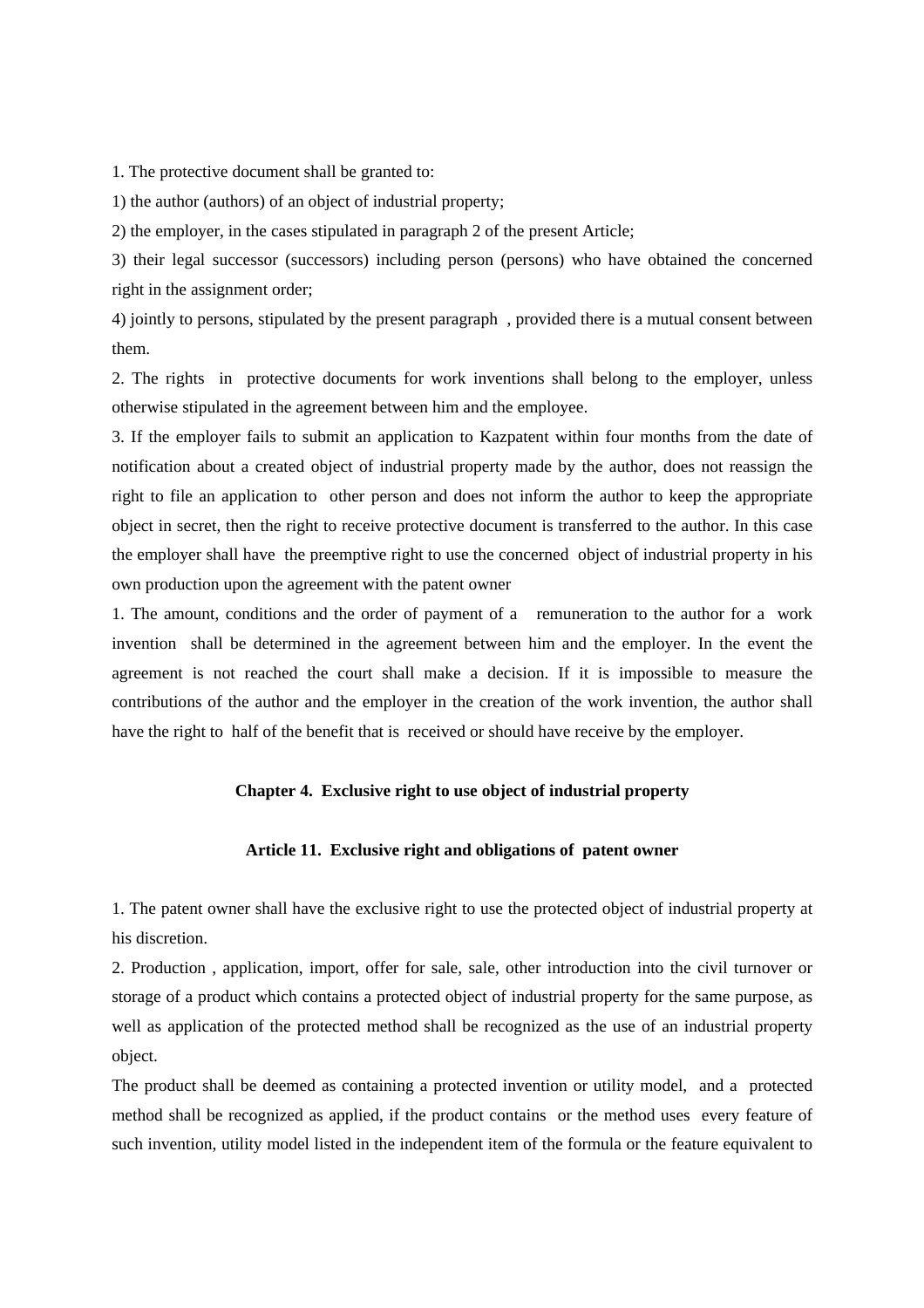the feature concerned and known as such in the field of technology on the date of the beginning of its use.

The introduction into the civil turnover or storage of a product for the same purpose that was produced directly by this method shall be recognized as use of a protected method to obtain a product. The product shall be deemed as containing industrial design if it has all the essential features presented on the drawings of an article (model) and contained in the list of its essential features.

3. The patent owner is obligated to use the object of industrial property.

In the event the protective document to an object of industrial property belongs to several persons, the relations to use it shall be determined in the agreement between them. In the absence of such an agreement each of them may use the protected object at his own discretion but has no right to provide a license for it or assign the protective document to other person without the consent of the other patent owners.

The patent owner may use warning marking indicating that the used object of industrial property is patented.

4. In the event of non-use or insufficient use of an invention by the patent owner or refusal to conclude licensing agreement on the acceptable commercial conditions, any person has the right to apply to court with the application in order to grant him a compulsory non-exclusive license, if the invention has not been continuously used after the first publication of the information on the issue of the protective document for such invention during for any four years preceding the date of submission of such an application. In the event the patent owner fails to prove that non-use or insufficient use is caused by excusable reasons, the court shall provide the license with determination of the limits of the use, terms, amounts and the order of payments. The amount of payments must be established not less than the price of the license determined pursuant to the established practice.

Any compulsory license shall be granted predominantly for the supply of the domestic market of the Republic of Kazakhstan.

The right to use the stated invention may be transferred by a person, to whom the compulsory license is granted, to other person, only together with the appropriate production based on which the objects is used.

The compulsory license shall be subject to cancellation by court in the event of termination of the circumstances which led to its issuance. . Under this condition, the person who has obtained a compulsory license earlier shall have the preemptive right to conclude the licensing agreement with the patent owner.

5. The patent owner who cannot use an object of industrial property, without infringing upon the rights of the owner of other protective document for another object of industrial property and who has refused to conclude a licensing agreement on acceptable commercial terms shall have the right to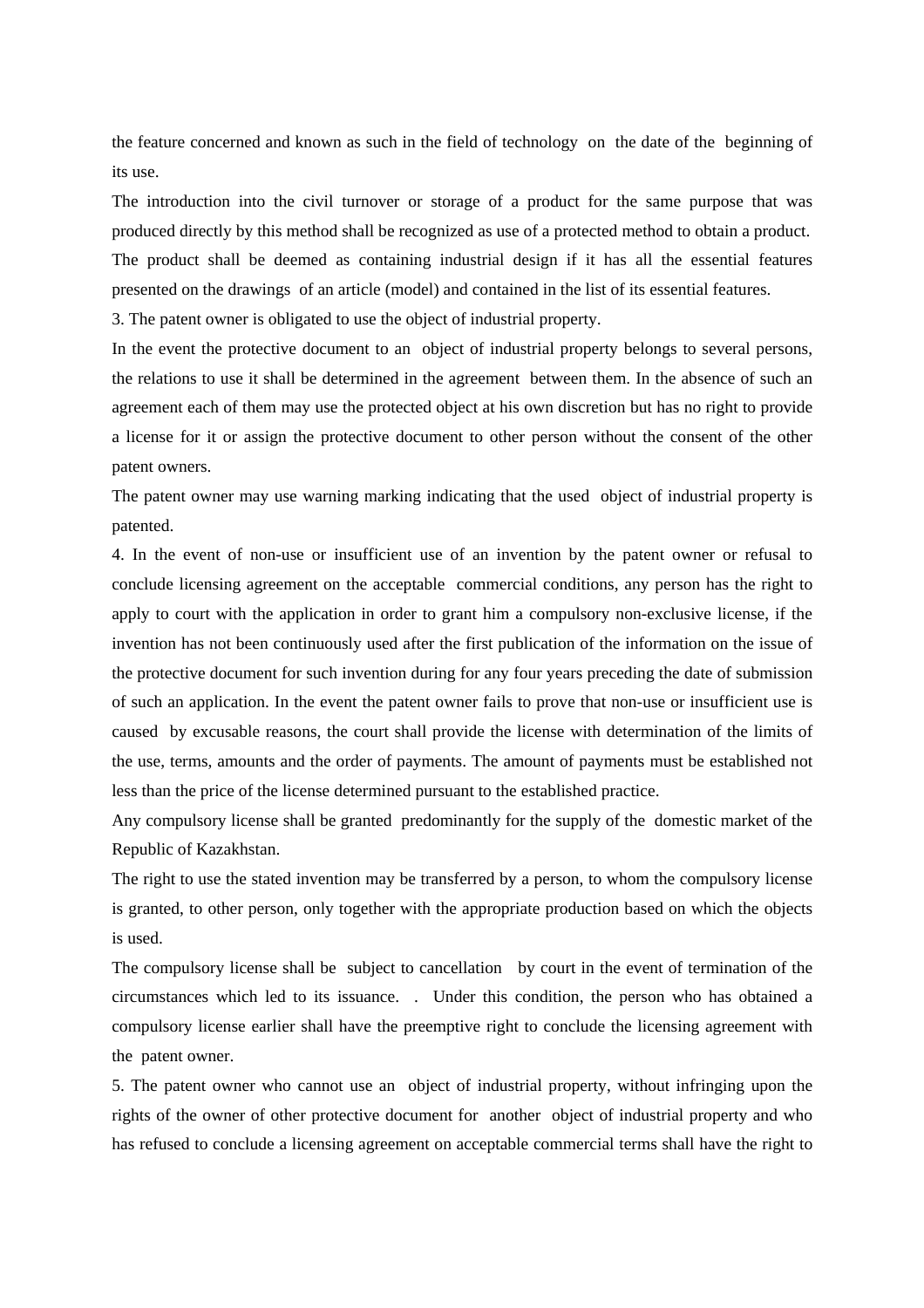apply to court with the request to provide him with a compulsory non-exclusive license to use the object of industrial property in the territory of Republic of Kazakhstan.

In the event the compulsory license is granted, the court shall set the limits of use of the object of industrial property, the protective document for which belongs to other person, terms, amount and the order of payment. In this event, the amount of payments shall be established not less than the price of a license that is determined pursuant to the established practice.

The right to use an object of industrial property obtained on the basis of the present paragraph may be transferred only when the protective document for such an object of industrial property, under which the right is granted, is re-assigned.

6. The patent owner may assign the obtained protective document to any natural person or legal person . The assignment agreement shall be subject to mandatory registration at Kazpatent.

7. The protective document for an object of industrial property and (or) the right to obtain it shall be inherited or transferred in the order of succession.

8. The patent owner shall ensure annual payment in order to maintain the protective document in effect.

## **Article 12. Actions non- recognized as infringement upon exclusive right of patent owner.**

The following shall not be recognized as a violation of the exclusive right of a patent owner:

1) the application of means that incorporate protected objects of industrial property in construction or in the course of exploitation of transportation means (sea, river, air, ground and cosmic) of other countries under the condition that the indicated means are temporarily or accidentally located on the territory of the Republic of Kazakhstan and used for the needs of particular transportation means. Such actions shall not be deemed violation of the exclusive right of a patent owner in the event, if the transportation means belong to natural persons or legal persons of the countries which provide the same rights to the transportation means of the owners of the Republic of Kazakhstan.

2) the execution of scientific research or experiment of a mean incorporating a protected object of industrial property;

3) the application of this kind of means in extraordinary circumstances (natural calamities, catastrophes, big-scale accidents) with immediate notification of a patent owner and subsequent payment of commensurate compensation to the patent owner;

4) the application of such means for personal purposes without getting income;

5) one-time preparation of medicine in a drug store due to the prescription of a doctor in extraordinary cases;

6) the application of means incorporating protected objects of industrial property if these means are introduced into the civil turnover of the Republic of Kazakhstan in a lawful way.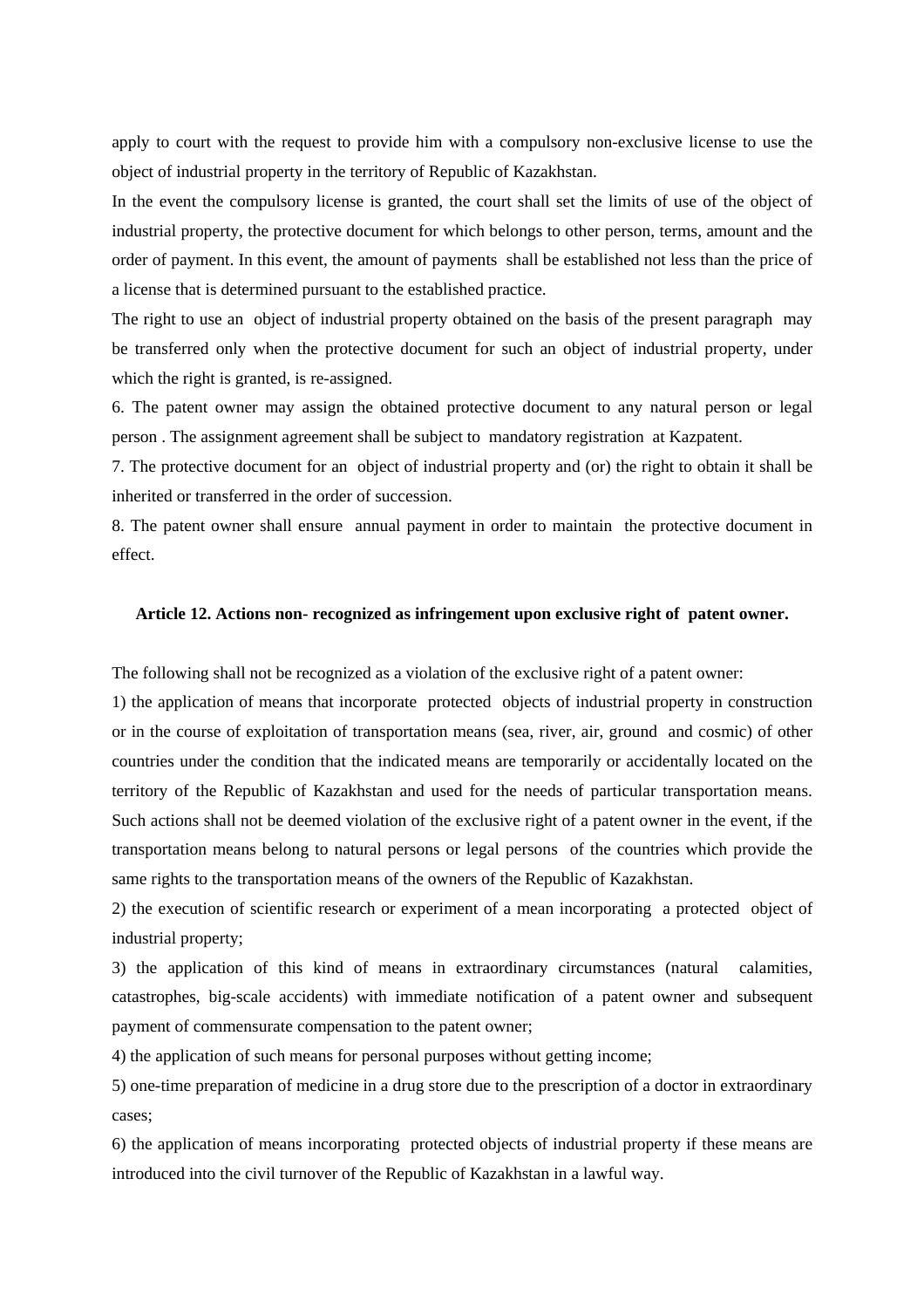#### **Article 13. Right of prior use and temporary legal protection**

1. Any person who has created prior to the priority date of an industrial property object and irrespective of its author and used a solution similar to the object of industrial property in the territory of Republic of Kazakhstan or has made the preparations necessary for it, , retains the right to its further free use without extension of the scope (the right of prior use).

The right of prior use may be transferred to other person only together with the production where an identical solution was applied or the necessary preparations were made therefor.

2. A person who has started using an object of industrial property after the priority date but prior to the publication of the information on the issue of a preliminary patent for an invention, an industrial design or a patent for a utility model shall be obligated to terminate its further use upon the request of a patent owner. However, this person shall not be obligated to reimburse losses to the patent owner that he bears in the result of this use.

3. The temporary protection shall be granted to an object of industrial property placed as an exhibit at an official or officially recognized international exhibition from the date of its placement at the exhibition to the date of the first publication of the information on the issue of a protective document under the condition that the application for this object was filed to Kazpatent not later than six months from the date of its placement at the exhibition.

4. The person using an object of industrial property during the period indicated in paragraph 3 of the present Article, shall pay monetary compensation to the patent owner after the protective document is granted. The amount of compensation shall be determined by the agreement between the parties

#### **Article 14. Granting right to use object of industrial property**

1. Any person who is not a patent owner has the right to use a protected object of industrial property only with the permission of a patent owner on the bases of a licensing agreement.

2. The licensing agreement may stipulate the provision of the licensee with:

1) the right to use an object of industrial property with the licenser retaining the possibility to use it and the right to grant a license to other persons (simple, non-exclusive license);

2) the rights to use an industrial property object with the licenser retaining the possibility to use the object , but without the right to grant the license to other persons (exclusive license);

3) the right to use an object of industrial property without the licenser's retaining the possibility to use it and without the right to grant the license to other persons (full license);

In the event the type of the license is not stipulated in the licensing agreement, it shall be presumed to be simple non-exclusive.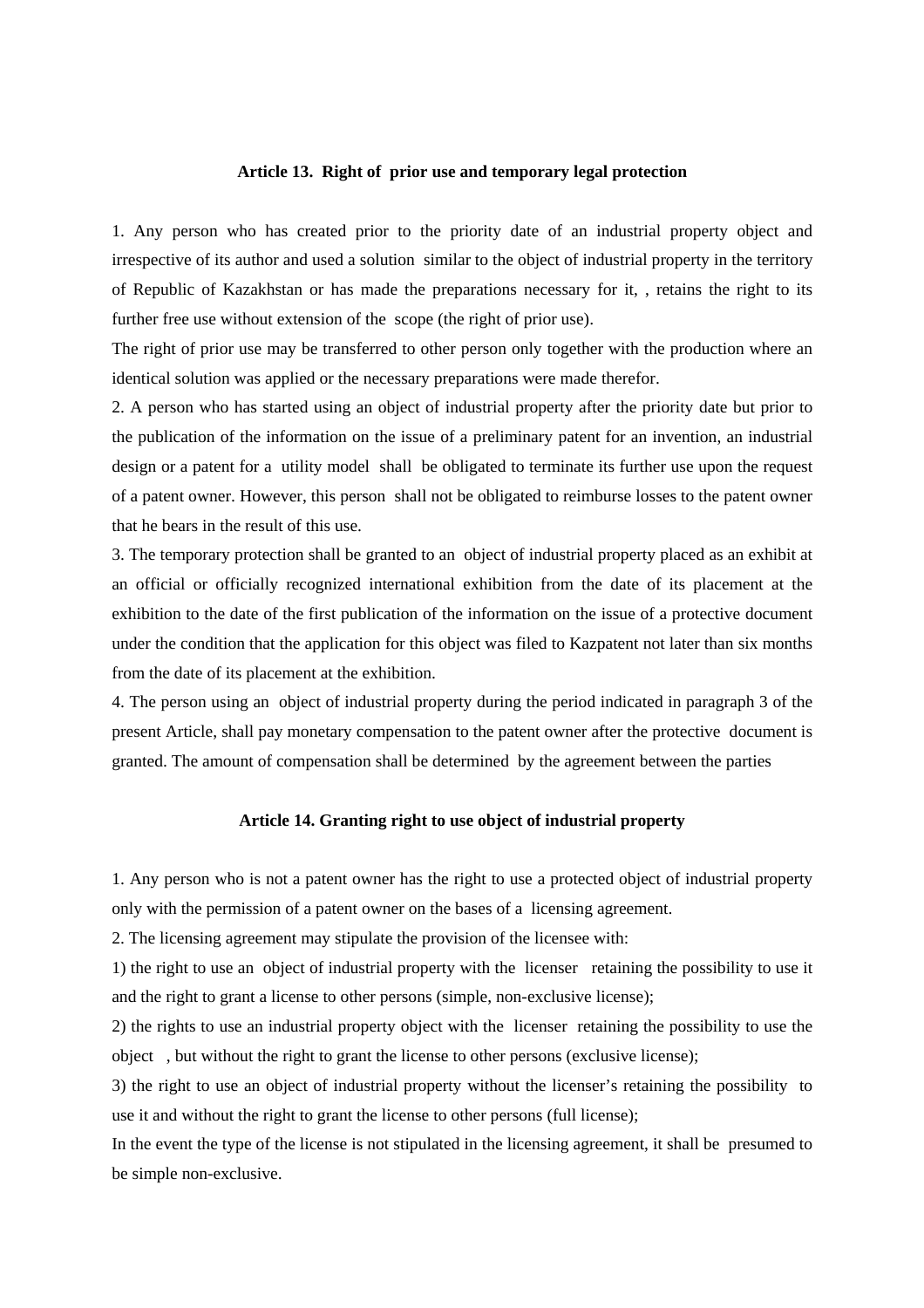3. The agreement to grant a non-exclusive license by the licensee to other person (sub-licensee) for the right to use an industrial property object (sub-licensing agreement) may be concluded only in cases stipulated in the licensing agreement.

The licensee shall be liable in front of the licenser for the actions of a sub-licensee, unless the licensing agreement stipulates otherwise.

4. The licensing agreement shall be subject to registration at Kazpatent.

5. The patent owner may submit an application to Kazpatent on granting to any person the right to obtain a license (open license).

A person wishing to obtain the indicated license shall conclude an agreement with the patent owner on the procedure of using an industrial property object under the conditions pursuant to the established practice with the obligatory registration of it at Kazpatent. Disputes on the terms of the agreement shall be reviewed by court.

The application of a patent owner on granting the right to an open license shall be effective within three years from the date of publication of the information on the open license. The maintenance fee for the protective document shall be reduced by 50% within the limits of the indicated term following the year of publication of the information on the open license.

6. The government of the Republic of Kazakhstan has the right to allow the use of an industrial property object in the interests of national security without the consent of a patent owner and with the payment of a commensurate compensation. Disputes on the amount of compensation shall be settled by court.

#### **Article 15. Infringement upon protective document**

1. Any person using a protected object of industrial property in breach of the present Law, shall be deemed an infringer upon the exclusive right of a patent owner.

Unauthorized manufacture, application, import, storage, offer for sale, sale and other introduction of a product which is created due to the use of a protected object of industrial property into the civil turnover as well as the application of a protected method or introduction of a product, which is manufactured directly by a protected method, into the civil turnover shall be deemed infringement upon the exclusive right of a patent owner. Under this condition a new product shall be deemed as obtained by a protected method, unless proved otherwise.

2. The patent owner has the right to demand:

1) the termination of the violation of a protective document;

2) the reimbursement of the losses caused and compensation of the moral harm by the infringer;

3) the recovery of income obtained by the infringer of a protective document instead of the reimbursement of losses;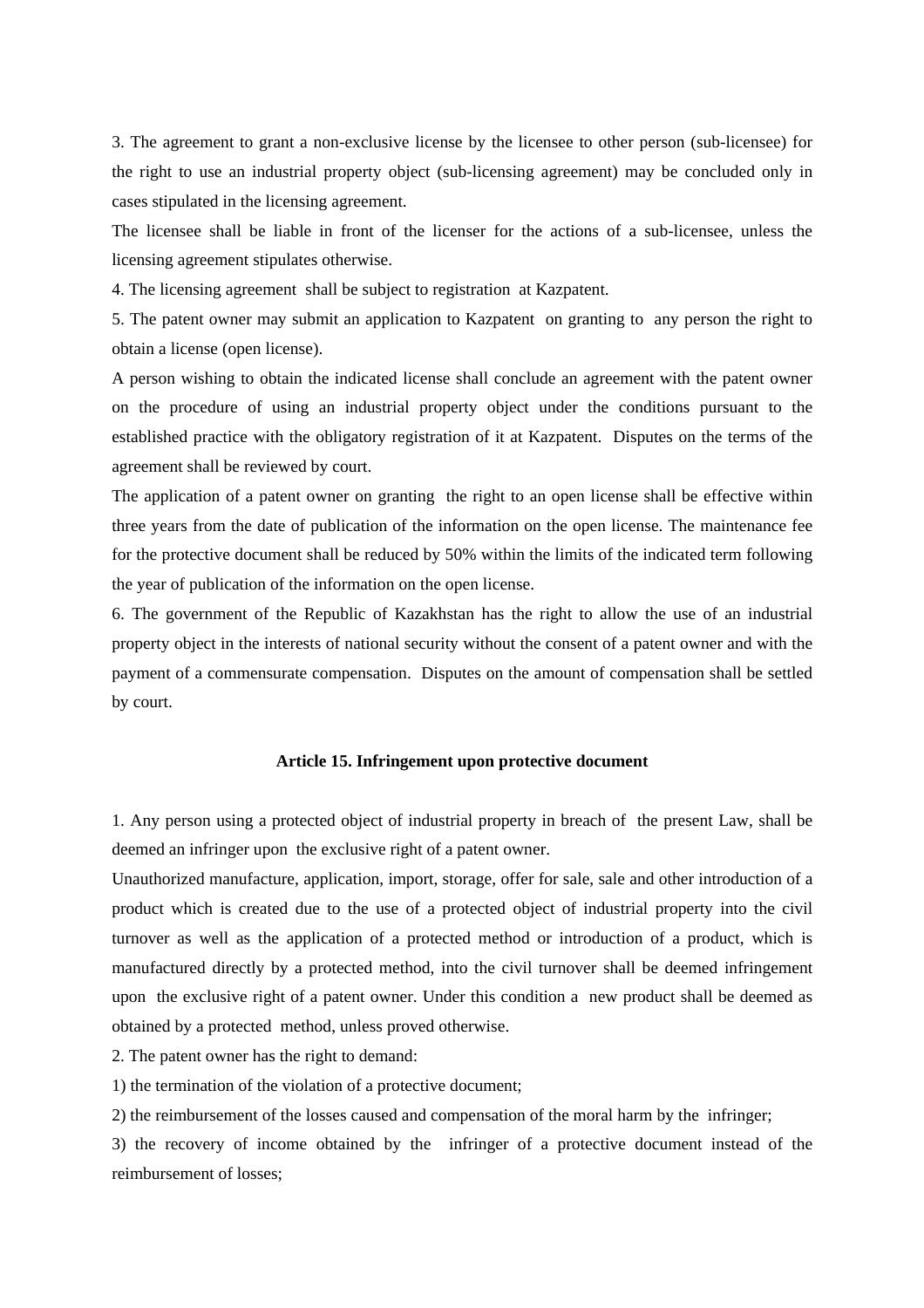4) the payment of a compensation by the infringer of a protective document in the amount from ten to fifty thousands of calculation indices established by the law. The amount of compensation shall be established by the court instead of the reimbursement of losses and recovery of income.

5) the seizure of the goods to ones own benefit that are introduced in to a civil turnover or the products stored for the same purpose which are recognized as infringing upon the protective document as well as the means that are specially destined for the violation of a protective document; 6) the obligatory publication of the information on the infringement made, including the information on the owner whose right is violated.

3. The claims to the infringer of a protective document may also be declared by a licensee if this is stipulated in the licensing agreement.

## **Chapter 5. Receipt of protective document**

#### **Article 16. Submission of application for granting of protective document**

1. The application for granting a protective document shall be submitted to Kazpatent by a person who has the right to a protective document (henceforth: the applicant) pursuant to paragraph 1 of Article 10 of the present Law.

2. The application for granting of a protective document shall be presented in the official or Russian language. Other documents of the application shall be provided in the official, Russian or other languages. In the event the other documents of the application are provided in other language, the translation into the state or Russian language shall be attached to the application. The translation shall be provided by the applicant within two months after the receipt of the application by Kazpatent. Under the condition the appropriate payments are made , this period can be extended, but not more than for two months.

In the event the translation is not provided within the established term, the application shall be deemed as non-filed. .

#### **Article 17. Application for issuing of protective document for invention**

1. The application for the issue of a protective document for an invention (henceforth: the application for an invention) shall relate to one invention or group of inventions interrelated to the extent that they constitute a single creative idea (the requirement of the unity of an invention).

2. The application for an invention shall contain: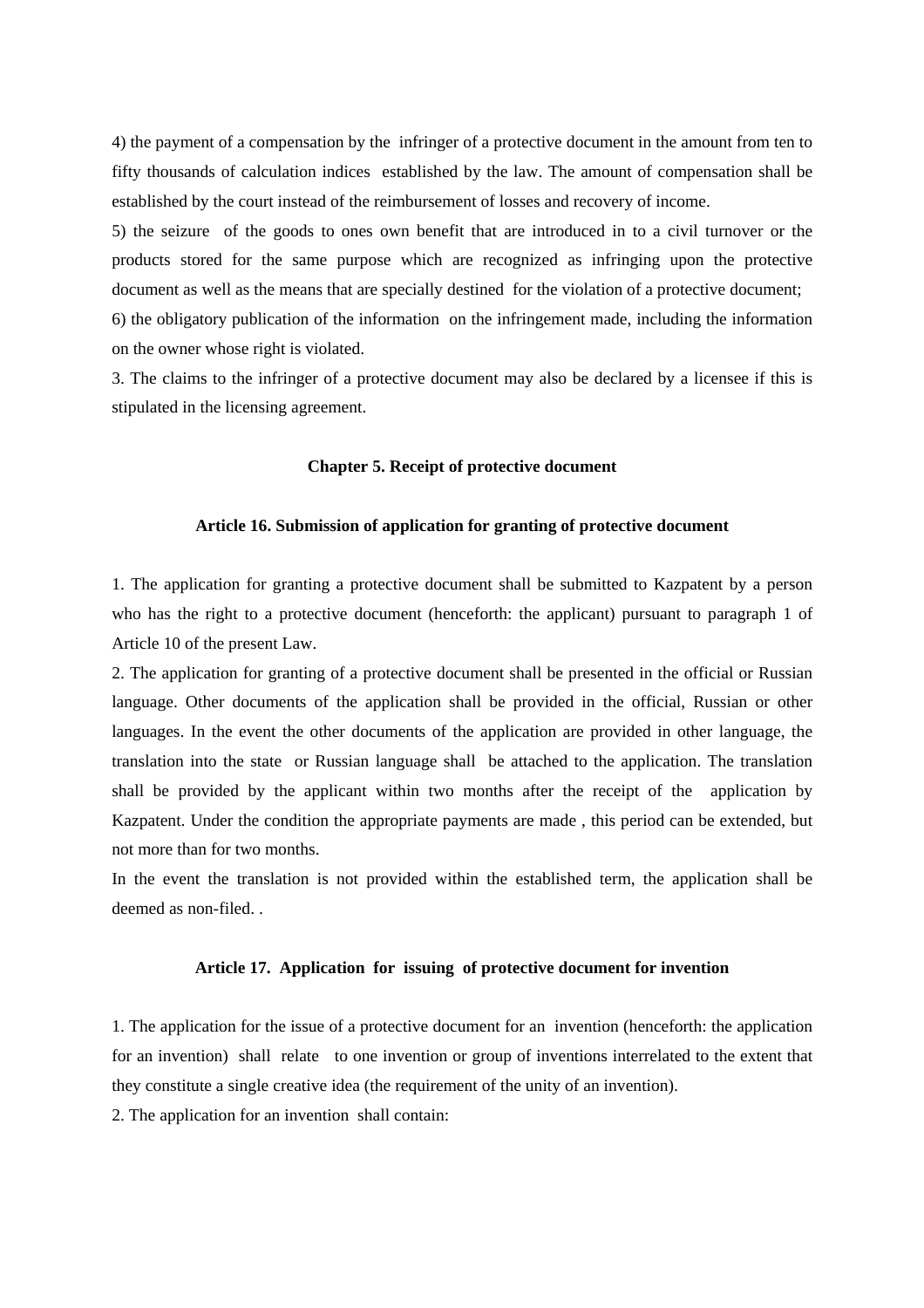1) the application on granting of a protective document indicating the authors or invention or persons in whose name the protective document is requested as well as the address of their residence or location;

2) the description of an invention exposing it in full, necessary to be made by a specialist in the relative art; ;

3) the formula of such invention expressing its essence and fully based on description

4) drawings and other materials if they are necessary for understanding the essence of such invention; 5) an essay;

6) a proxy, in the event the clerical work is conducted through a representative;

7) a petition stipulated by paragraph 7 of Article 22 of the present Law, in the request of a patent for an invention.

The document proving the payment of an application fee as well as the document attesting the reduction in its amount shall be enclosed to the application for an invention or shall be submitted within two months from the date of receipt of an application. Under the condition of an appropriate payment the term may be extended but not more than for two months.

In the event the documents confirming the payment are not provided in the established term, the application shall be deemed not have been filed.

3. The date of file of an application shall be established on the date of receipt of an application by Kazpatent that contains an application to issue a protective document for an invention with the indication of the surname, name, patronymic name (if there is any) or full denomination of the applicant, description, formula and drawings if there is a reference in the description, in the event the indicated documents are not provided simultaneously, then it shall be established from the date of the receipt of the last document listed thereof.

4. Other requirements to the documents of the application for an invention shall be established by Kazpatent.

# **Article 18. Application for granting of protective document for utility model**

1. The application for granting of a protective document for an utility model (henceforth: the application for an utility model) shall relate only to one utility model or a group of utility models interrelated to the extent that they constitute a single creative idea (the requirement of the unity of a utility model).

2. The application for utility model shall contain:

1) the application on granting of a protective document with indication the authors of the utility model and the persons for whose name the protective document is requested as well as their place of residence or location;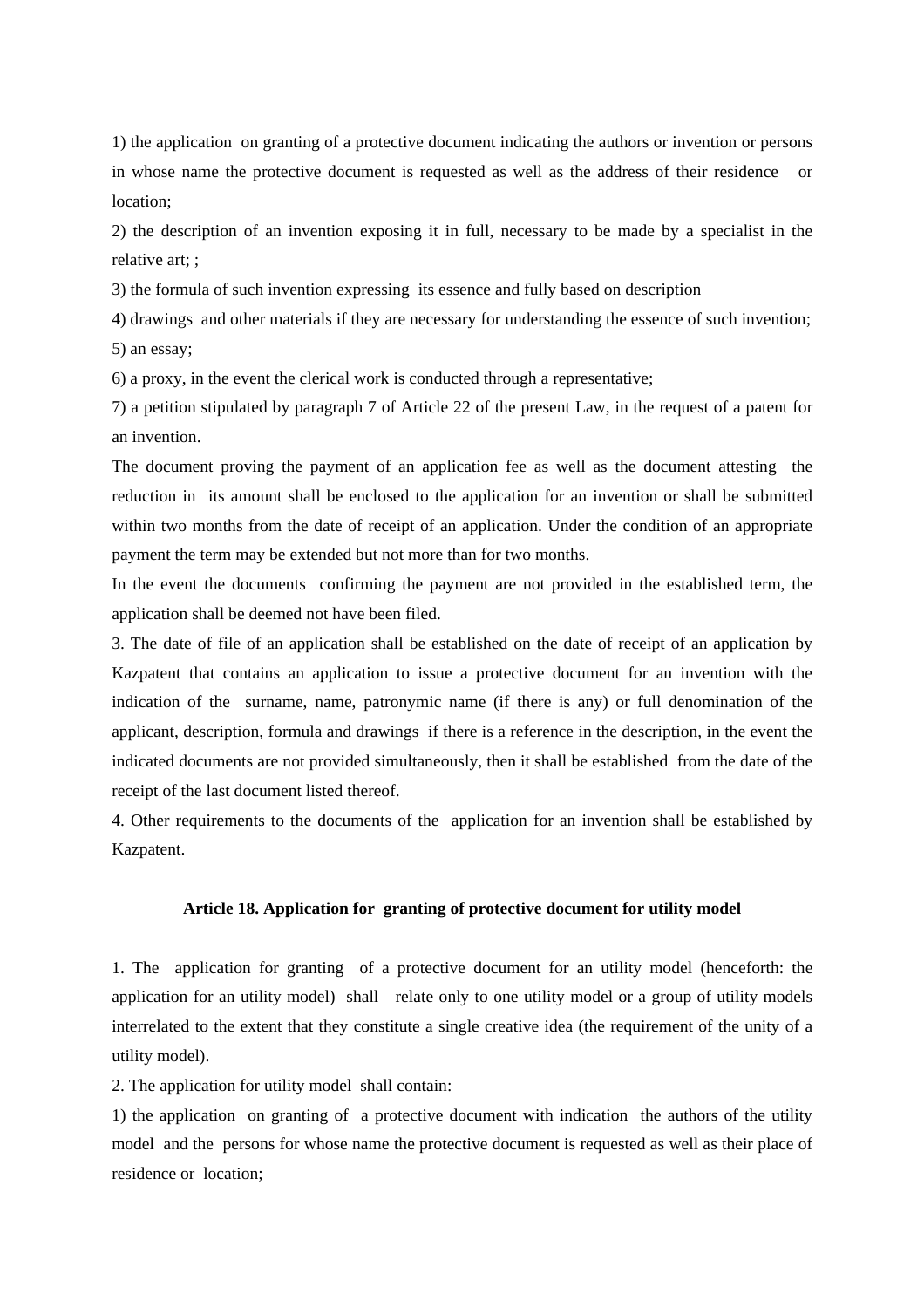2) a description of a utility model disclosing it in full in order to realize;

3) the formula of a utility model depicting its essence, fully based on the description;

4) drawings ;

5) an essay;

6) a proxy, in the event the clerical work is conducted through a representative;

The document proving the payment of an application fee in the established amount as well as the document spelling out the reasons for a reduction in its amount shall be enclosed to the application for or be submitted within two months from the date of receipt of an application. Under the condition of an appropriate payment, the term may be extended but not more than for two months.

In the event the documents proving the payment are not provided in the established term, the application shall be deemed not have been filed. .

3. The date of file of an application for a utility model shall be established by the date of receipt of an application by Kazpatent that contains an application to issue a protective document for a utility model with the indication of the surname, name, patronymic name (if there is any) or full denomination of an applicant, description, formula and draughts, in the event the indicated documents are not provided simultaneously, then the date of file of an application for a utility model shall be established by the date of the receipt of the last document listed thereof.

4. Other requirements to the application documents for a utility model shall be established by Kazpatent.

#### **Article 19. Application for grant of protective document for industrial design**

1. The application for the grant of a protective document for an industrial design (henceforth: the application for an industrial design) must relate only to one industrial design or to a group of industrial designs interrelated to the extent that they meet the requirement of the unity of an industrial design.

2. The application for an industrial design must contain:

1) the application to grant a protective document indicating the authors of the industrial design and persons for whose name the protective document is requested as well as their place of residence or location;

2) a set of drawings of the article (articles) suitable for its reproduction or a model providing detailed presentation on the claimed design (designs);

3) drawings of the general appearance of an article, ergonomic scheme, confection map, if necessary, to disclose the essence of an industrial design;

4) a description of an industrial design including the list of its essential features;

5) a proxy, in the event the clerical work is conducted through a representative;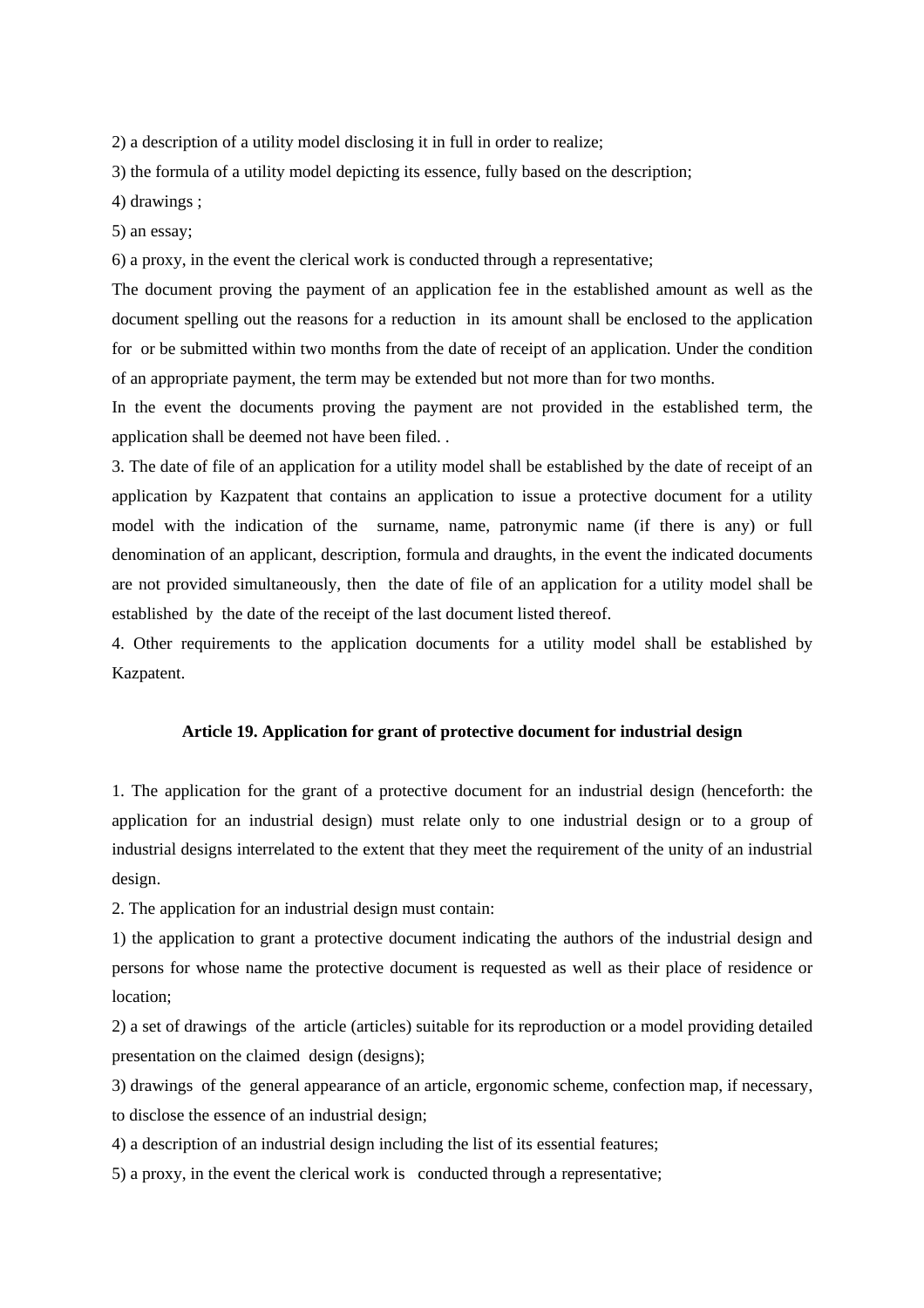The document proving the payment of an application fee in the established amount as well as the document spelling out the reasons for a reduction in its amount shall be enclosed together to the application for an industrial design or be submitted within two months from the date of receipt of an application. Under the condition of an appropriate payment the term may be extended but not more then for two months.

In the event the documents proving the payment are not provided in the established term, the application shall be deemed not filed.

3. The date of file of an application for an industrial design shall be established by the date of receipt of an application by Kazpatent that contains an application to issue a protective document for an industrial design with the indication of the surname, name, patronymic name (if there is any) or full denomination of the applicant, description, depiction of an article (model), in the event the indicated documents are not provided simultaneously, then -by the date of the receipt of the last document listed thereof.

4. Other requirements to the documents of an application for industrial design shall be established by Kazpatent.

#### **Article 20. Priority of object of industrial property**

1. The priority of an object of industrial property is established by the date of filing of an application for a concerned object of industrial property, formalized pursuant to paragraph 3 of Article 17, paragraph 3 of Article 18, paragraph 3 of Article 19 of the present Law.

2. The priority may be established by the date of filing the first application in a member-state of the Paris Convention as well as in international or regional organizations stipulated in it (convention priority), if an application for an invention, utility model is submitted to Kazpatent - within twelve months and the application for an industrial design - within six months from the indicated date. In the event that due to the circumstances, which were beyond the control of the applicant, the application for the convention priority could not be filed within the appropriate time, the time limit may be extended but not longer than for two months.

The applicant willing to use the right of convention priority must indicate this when filing the application or within two months from the date of filling an application to Kazpatent and attach the copy of the first application or submit it not later than a period of six months from the date of file of an application to Kazpatent. In the event the document is not provided, the applicant shall lose his right to convention priority. In this case the priority shall be established on the date of filing the application to Kazpatent.

3. The priority may be established on the date of receipt of supplementary materials if they are formalized by the applicant as a separate application filed prior to the expiration of three months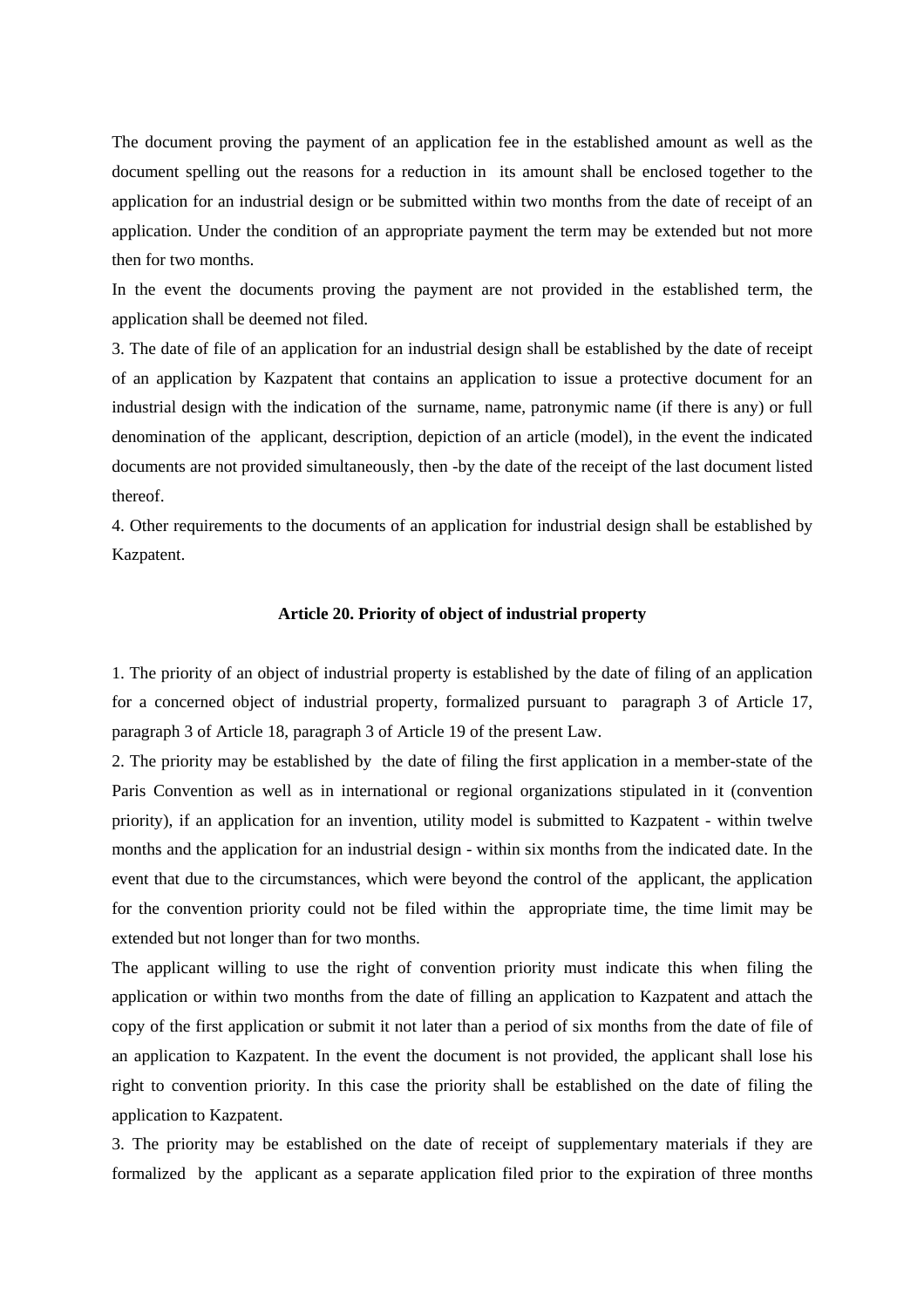from the date of Kazpatent's notification on the fact that it was impossible to take into account additional materials provided that they change the essence of the decision applied was sent to the applicant.

4. The priority may be established on the date of filing of an earlier application of the same applicant to Kazpatent disclosing the object of industrial property, if the application on which such priority is requested was filed not later than 12 months as of the date of filing of an earlier application for an invention and six months of an earlier application for a utility model and industrial design. Under these conditions, the earlier application shall be considered recalled.

The priority can not be established by the date of filing the application on which an earlier priority has been claimed.

5. The priority of an object of industrial property on marked application shall be established by the date of filing to Kazpatent by the same applicant an initial application disclosing its essence, and in the event there is a right to establish an earlier priority on the initial application - by the date of its priority, if the marked application was filed prior to the decision on refusal to grant a protective document on the initial application was made and it can not be appealed, and in the event the decision to grant a protective document is made on indicated application - prior to the date registration of an industrial property object in the State Registry of the Republic of Kazakhstan.

6. The priority may be established on the basis of several applications submitted earlier or their supplementary materials, provided the requirements set forth in paragraphs 2-5 of this Article are met. 7. If it is established that similar objects of industrial property have one and the same priority date, the protective document shall be granted on the application which has an earlier date of sending to Kazpatent, and in the event the dates coincide - on the application with an earlier registration number of Kazpatent.

## **Article 21. Corrections to documents of application upon initiative of applicant**

1. The applicant shall have the right to introduce amendments and corrections to the documents of the application without changing the essence of the object of industrial property, within two months from the date of the receipt of the application.

2. Such amendments and corrections on the applications may be provided even after the expiration of the term indicated in paragraph 1 of this Article, under the condition of an appropriate payment prior to the date the decision on the application for an industrial property object is made.

#### **Article 22. Examination of application for invention**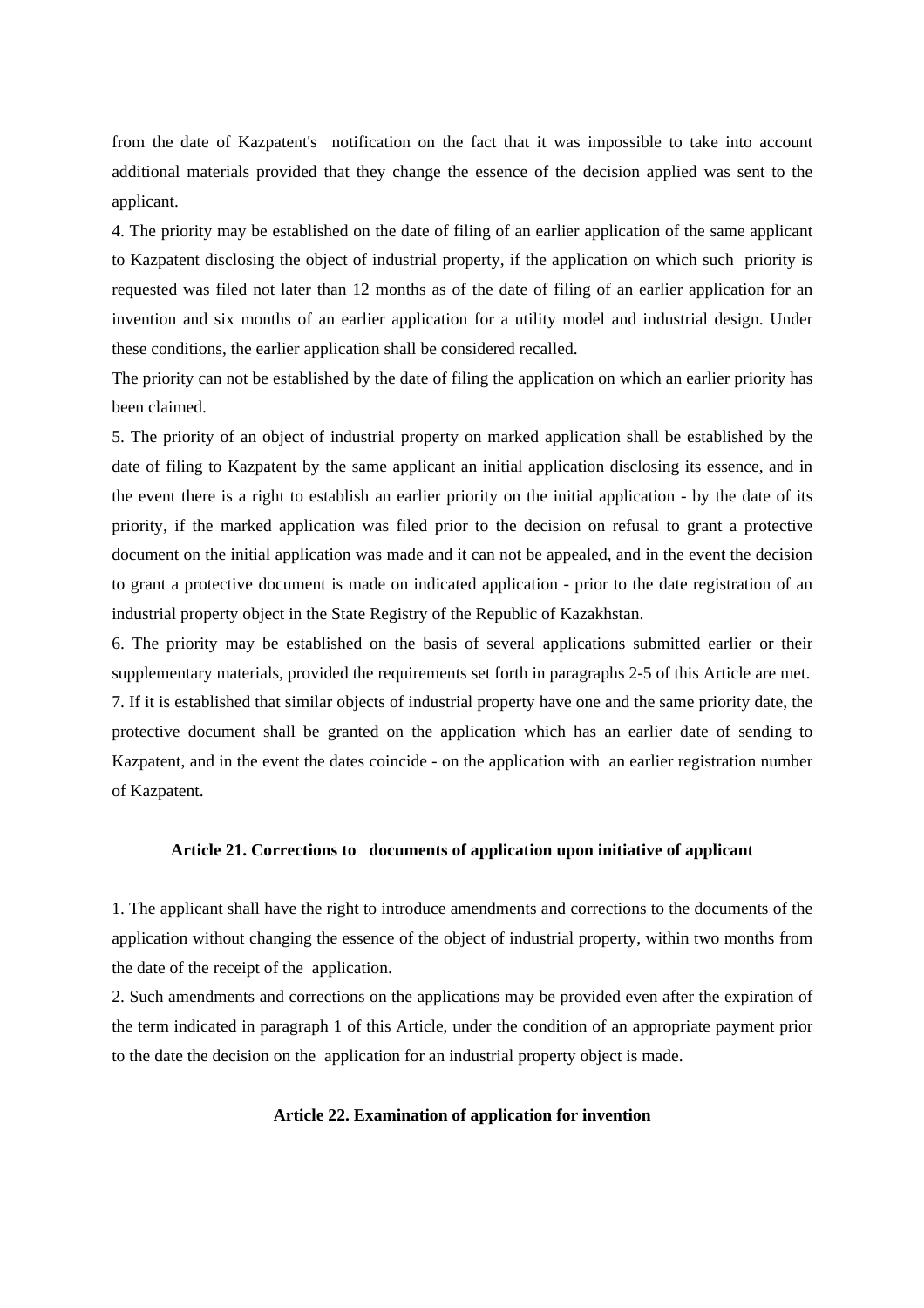1. Kazpatent shall conduct formal examination of an application after the expiration of two months from the date of the receipt of the application. The formal examination may be conducted prior to the expiration of this term, upon a written request of the applicant. In this case the applicant shall no longer have the right stipulated in paragraph 1 of Article 21 of this Law from the moment the request is filed.

 In the course of formal examination of an application for an invention, the presence of all required documents and execution of all established requirements to them shall be checked, the date of filing of the application shall be established and the possibility to refer the claimed proposal to objects protected as inventions as well as the unity of an invention shall be checked. The examination of the claimed invention for compliance with the conditions of patentability stipulated in paragraph 1 of Article 6 of this Law shall not be conducted. A preliminary patent is granted for the risk and liability of the applicant.

2. If the applicant provides additional materials pursuant to Article 21 of the present Law, in the course of examination they shall be checked on whether they change the essence of the invention claimed.

Additional materials shall be deemed as changing the essence of the invention claimed if they contain features that should be included into the formula of an invention and was not included into the initial materials of the application. Additional materials in the part that changes the essence of an invention shall not be taken into account while considering an application and may be registered by the applicant as a separate application, about which the applicant shall be notified.

3. In the event the application is filed in violation of the requirements on registration, the request shall be sent to the applicant to present amended or missing documents within three months from the date the request is sent.

In the event the applicant fails to provide the indicated documents during the established term or the request on extension of the established term, the application shall be considered as recalled.

4. In the event the application filed in violation of the requirement of unity, the applicant shall be suggested to inform which of the inventions shall be considered and introduce clarifications to the documents of an application, if necessary, within three months from the date the notification is sent. Other materials of the initial application may be registered as separate applications. The priority of marked applications shall be established in accordance with paragraph 5 of Article 20 of the present Law.

In the event the applicant fails to inform which of the inventions shall be considered and fails to provide clarifying documents, within three months from the date of sending the notification on violation of the requirements of unity, the first object indicated in the formula as well as other inventions interrelated with the first in such a way that they meet the requirements of unity of an invention shall be considered.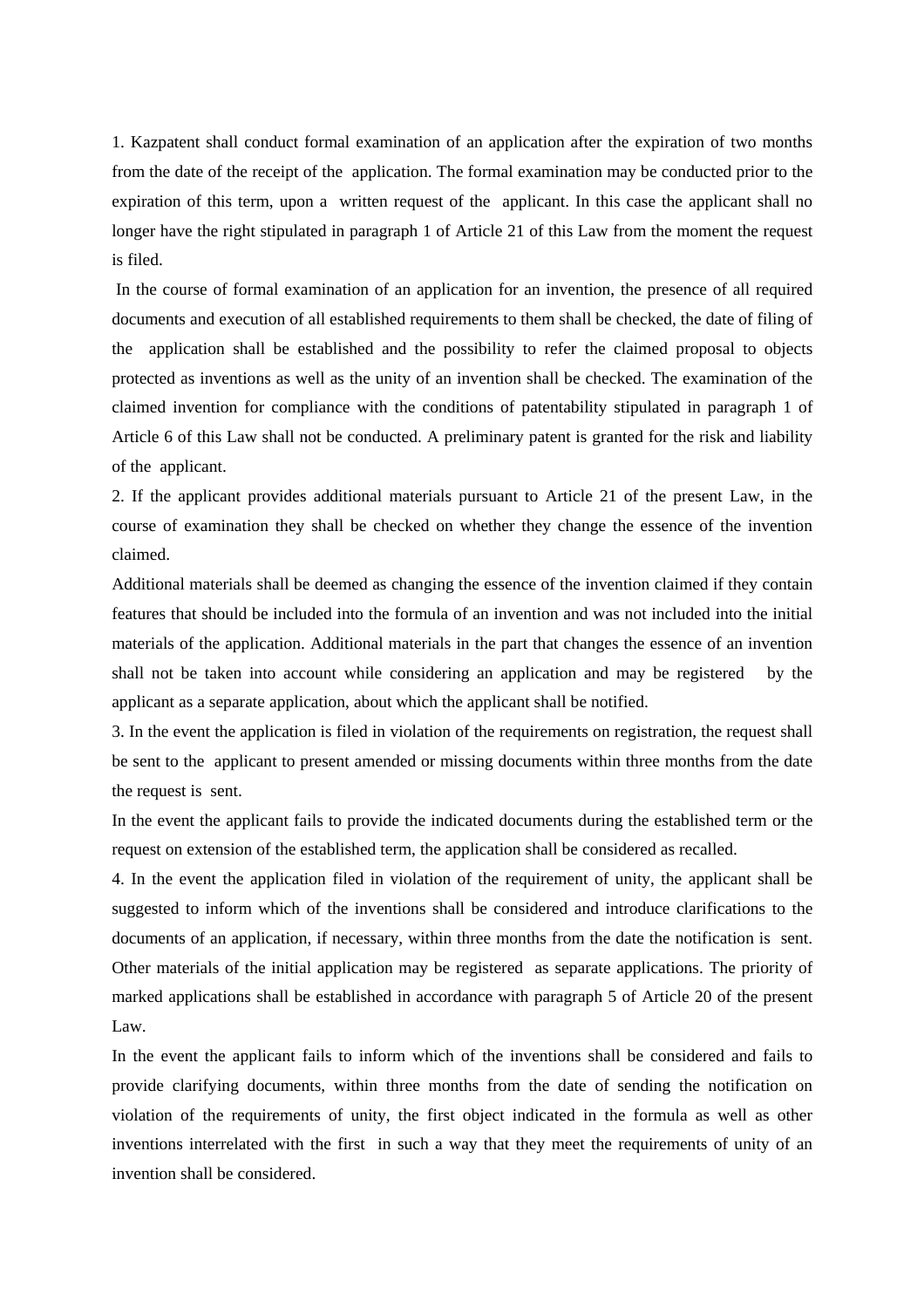5. If in the result of formal examination it is established that the application is related to objects protected as inventions and the documents comply with the established requirements, the decision to grant a preliminary patent shall be made with the formula agreed with the applicant.

The applicant shall present to Kazpatent a document proving an appropriate payment within three months from the date the decision to issue a preliminary patent is forwarded to the applicant. In the event the indicated document is not provided the application shall be considered as recalled and registration of the invention as well as granting of a preliminary patent shall not be carried out.

6. If in the result of a formal examination it is established that the application is related to subject matter that is not protected as inventions, the decision on refusal to grant a preliminary patent shall be made. The decision on refusal to grant a preliminary patent shall be also made if the applicant does not change the formula of an invention after he was notified that the suggested formula contains features which were absent in the initial materials of the application or besides of an object protected as an invention it also characterizes the proposal which is not related to objects protected as an invention or which was not considered due to violation of the requirement on the unity of an invention.

The applicant may file to Kazpatent an objection to the decision on refusal to grant a preliminary patent, within three months from the date it was sent. The Appellate Council must consider an objection within two months from the date of its receipt.

7. Upon the request of the patent owner or third parties that is filed after the publication of the information to grant a preliminary patent, but not later than three years from the date of filing of an application or five years from the date of filing of an application, in the event the effective term of a preliminary patent is extended, Kazpatent shall conduct the examination of the application on essence, pursuant to paragraph 3 of Article 5 of the present Law. The examination of an application on essence shall include information research with respect to the claimed invention in order to determine the level of technology, compliance of the claimed decision with the conditions of patentability established by Article 6 of this Law and shall be carried out under the condition the document proving the payment for the examination on essence and the validity of a preliminary patent is provided. In the event the applicant, without valid reasons, fails to provide the request for examination within the established term, the legal protection of an invention shall be terminated due to the expiration of validity term of a preliminary patent.

8. In the course of the examination on essence, Kazpatent shall have the right to request additional materials from the applicant, including changed formula of the invention, without which it is impossible to conduct an examination.

Upon the request of the examination the additional materials shall be provided within three months from the date the request was sent, without changing the essence of the invention.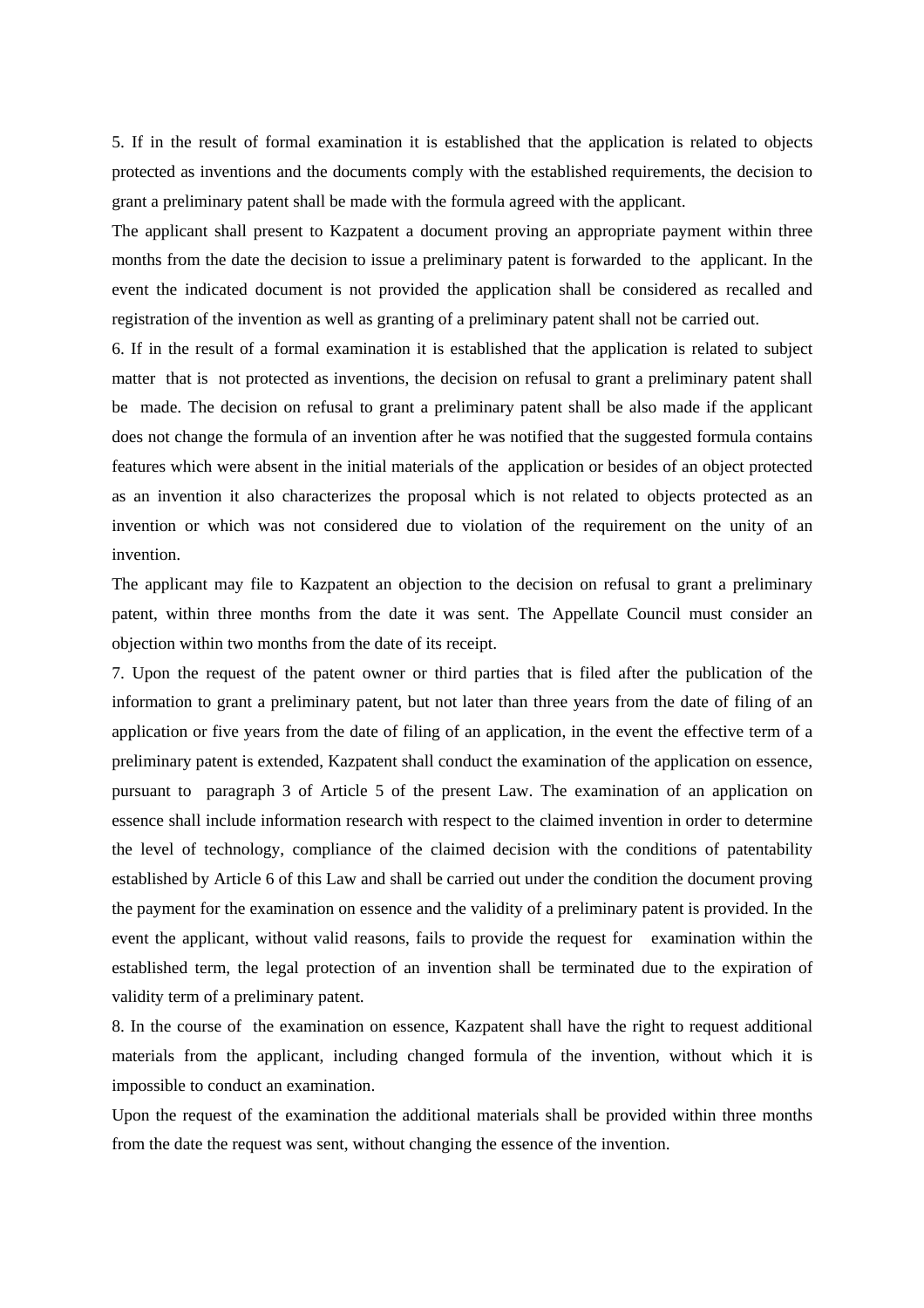The order established in paragraph 2 of this Article shall be applied to additional materials in part which changes the essence of the invention. In the event the applicant fails to provide requested materials or the request to extend the established term within the established term the application shall be considered as recalled.

9. If in the result of examination of the application on essence, Kazpatent establishes that the claimed proposal, within the scope of protection requested by the applicant, complies with the requirement of patentability of invention, set forth in Article 6 of the present Law, the decision to issue a patent with the formula of invention agreed with the applicant shall be made.

The applicant shall provide Kazpatent with the document proving the payment, within three months from the date the decision to grant a patent was sent to the applicant. In the event the indicated document is not provided the application shall be considered as recalled one and the registration of the invention as well as issuance of a patent shall not be conducted.

10. In the event it is established that the invention claimed, within the scope of legal protection requested by an applicant, does not comply with the requirement of patentability of an invention, the decision on the refusal to grant a patent shall be made.

The refusal to grant a patent shall also be made in cases stipulated in paragraph 6 of the present Article.

The applicant may file with Kazpatent an objection to the decision on refusal to grant a patent, within three months from the date the decision is made. The Appellate Council shall consider such objection within four months from the date of its receipt.

11. At any stage of consideration of an application, the applicant as well as a patent owner and the third parties may request to conduct an information research in order to determine the level of technology in comparison with which the assessment of patentability of invention may be conducted, after the information to grant a preliminary patent is published. Kazpatent has the right not to conduct an information research with respect to the objects that pursuant to paragraph 3 of Article 6 of this Law are not considered to be inventions and the person requesting to conduct an information research shall be notified on that. The procedure of such a research shall be determined by Kazpatent.

12. The applicant may familiarize himself/herself with all materials opposed by examination. Kazpatent shall send, within a month from the date of receipt of a request, copies of materials requested by the applicant

13. The terms stipulated in paragraphs 3, 5 - 10 of this Article and missed by an applicant may be renewed by Kazpatent in the presence of valid reasons and provision of the document on the payment to renew the missed term.

The request to renew the term may be filed by the applicant not later than twelve months from the date of expiration of the missed term. Such a request shall be filed to Kazpatentsimultaneously with the materials required by examination or an objection submitted to the Appellate Council.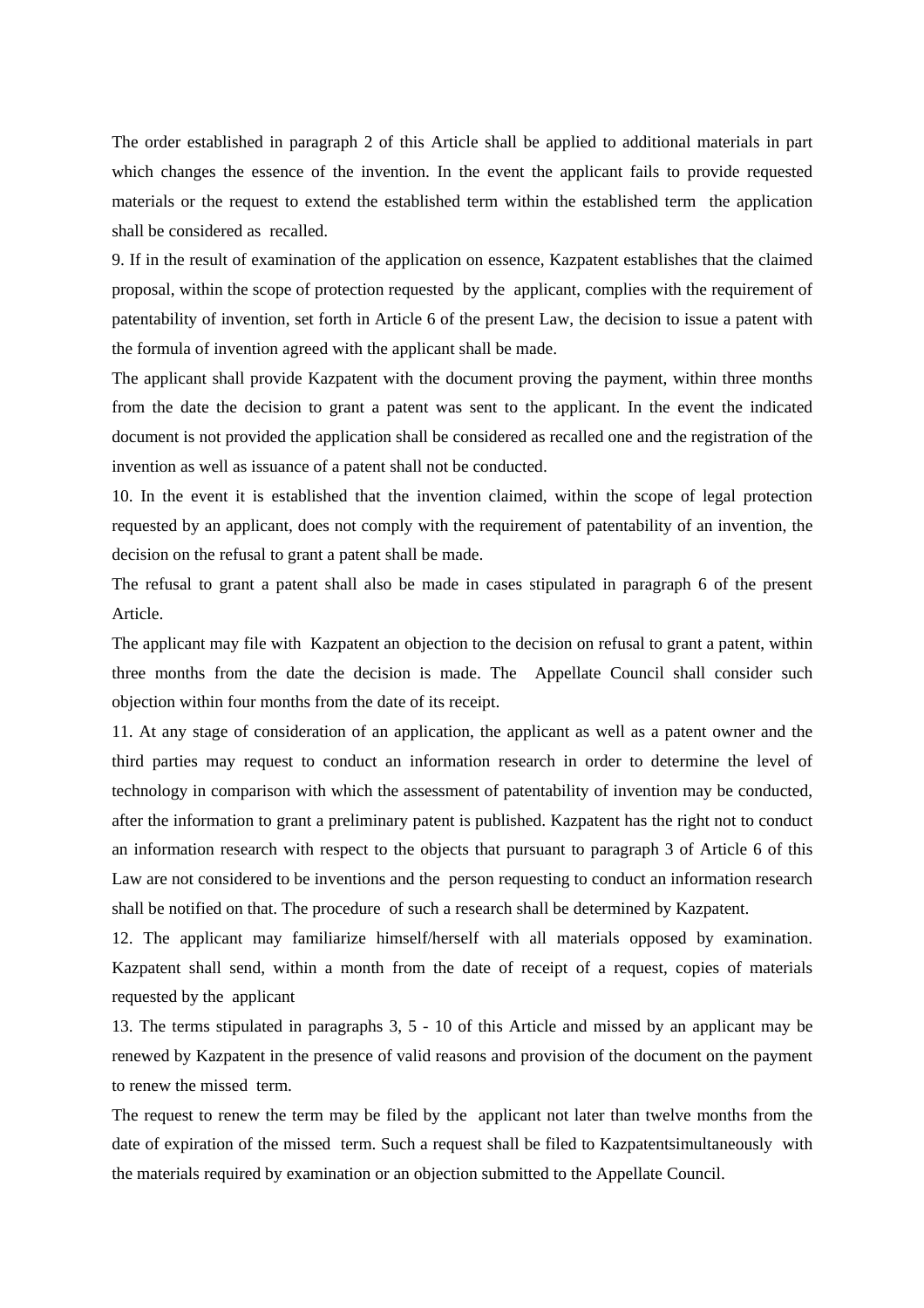#### **Article 23. Examination of application for utility model**

1. In the course of formal examination of an application for a utility model, the presence of all required documents and execution of all the established requirements to them shall be checked, the date of filing of such application shall be established and the possibility to refer the claimed proposal to the objects protected as utility models as well as the unity of a utility model shall be checked.

The examination of the claimed utility model for compliance with the conditions of patentability stipulated in paragraph 1 of Article 7 of this Law shall not be conducted. The patent shall be granted under the risk and liability of the applicant

2.In the course of formal examination of an application for a utility model, the provisions contained in paragraphs 2 – 4 and 13 of Article 22 of the present Law shall be applied.

If in the result of formal examination it is established that the application is related to objects protected as utility models and the documents comply with the established requirements, the decision to grant a patent shall be made. .

The applicant shall file a document to Kazpatent proving a payment, within three moths form the date the decision to issue a patent is sent to the applicant. In the event the indicated document is not submitted the application shall be deemed recalled and the registration of utility model as well as issuance of a patent shall not be conducted.

3. If in the result of formal examination it is established that the application is related to the objects that are not protected as utility models, the decision on refusal to grant a patent shall be made. The decision on refusal to grant a patent shall be also made if the applicant does not change the formula of a utility model after a notification that the suggested formula contains features that are absent in initial materials of the application or besides the object protected as utility model it also characterizes the proposal which is not related to objects protected as a utility model or which has not been examined due to violation of the requirement of the unity of a utility model.

The applicant may file an objection to Kazpatent on the decision to refuse to grant a patent, within three months from the date it was sent. The objection must be considered by the Appellate Council within two months from the date of the receipt.

4. At any stage of consideration of an application the applicant as well as a patent owner and third parties after the information to grant a patent is published may request to conduct an information research in order to determine the level of technology in comparison with which the assessment of patentability of a utility model may be conducted.. In this case the provisions of paragraph 11 of Article 22 of this Law shall be applied.

## **Article 24. Examination of application for industrial design**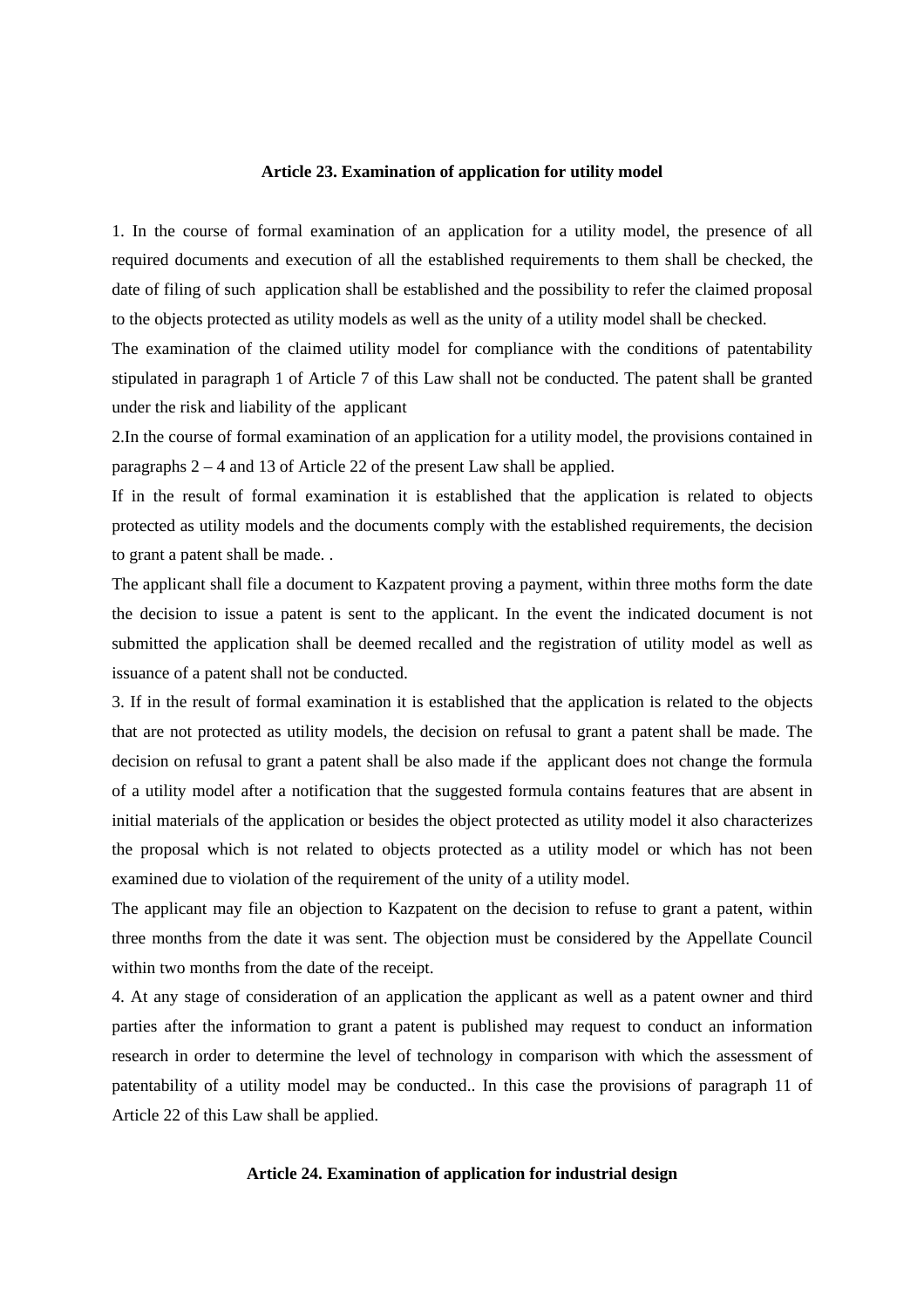1. Kazpatent shall conduct formal examination and examination on essence of the application for an industrial design.

In the course of formal examination of an application for an industrial design, the provisions contained in paragraphs 1-6 and 13 of Article 22 of the present Law shall be applied.

2. For examination on essence, the provisions contained in paragraphs 7-10, 12 and 13 of Article 22 of this Law shall be applied.

## **Article 25. Registration of object of industrial property and issuance of protective document.**

1. Kazpatent shall introduce to the State Registry of Inventions of the Republic of Kazakhstan, to the State Registry of Utility Models of the Republic of Kazakhstan or to the State Registry of Industrial Designs of the Republic of Kazakhstan the invention, utility model or industrial design.

2. Kazpatent shall grant a protective document together with publishing the information on its issuance in the bulletin. .

In the event there are several persons to whose name the protective document is requested, one document shall be issued for all of them.

3. Kazpatent shall issue an official certificate to the author of an industrial property object, who is not a patent owner, proving his authorship.

4. The authorized body shall establish the form of a protective document and the content of the information indicated therein.

# **Article 26. Publication of information on issuance of protective document.**

1. Kazpatent shall publish in the bulletin the information on granting of preliminary patent for an invention or a patent for a utility model on the expiration of 18 months and on a preliminary patent for an industrial design – on the expiration of twelve months from the date of file of the application. Kazpatent may publish the information earlier than the indicated term, upon the request of the applicant.

2. Kazpatent shall publish in the bulletin the information on the issuance of a patent for an invention or an industrial design within two months from the date of the registration of an object of industrial property in the appropriate State Registry of the Republic of Kazakhstan.

3. The author shall have the right to refuse to be mentioned as such in the published information on the protective document.

4. Kazpatent shall determine the full composition of the published information.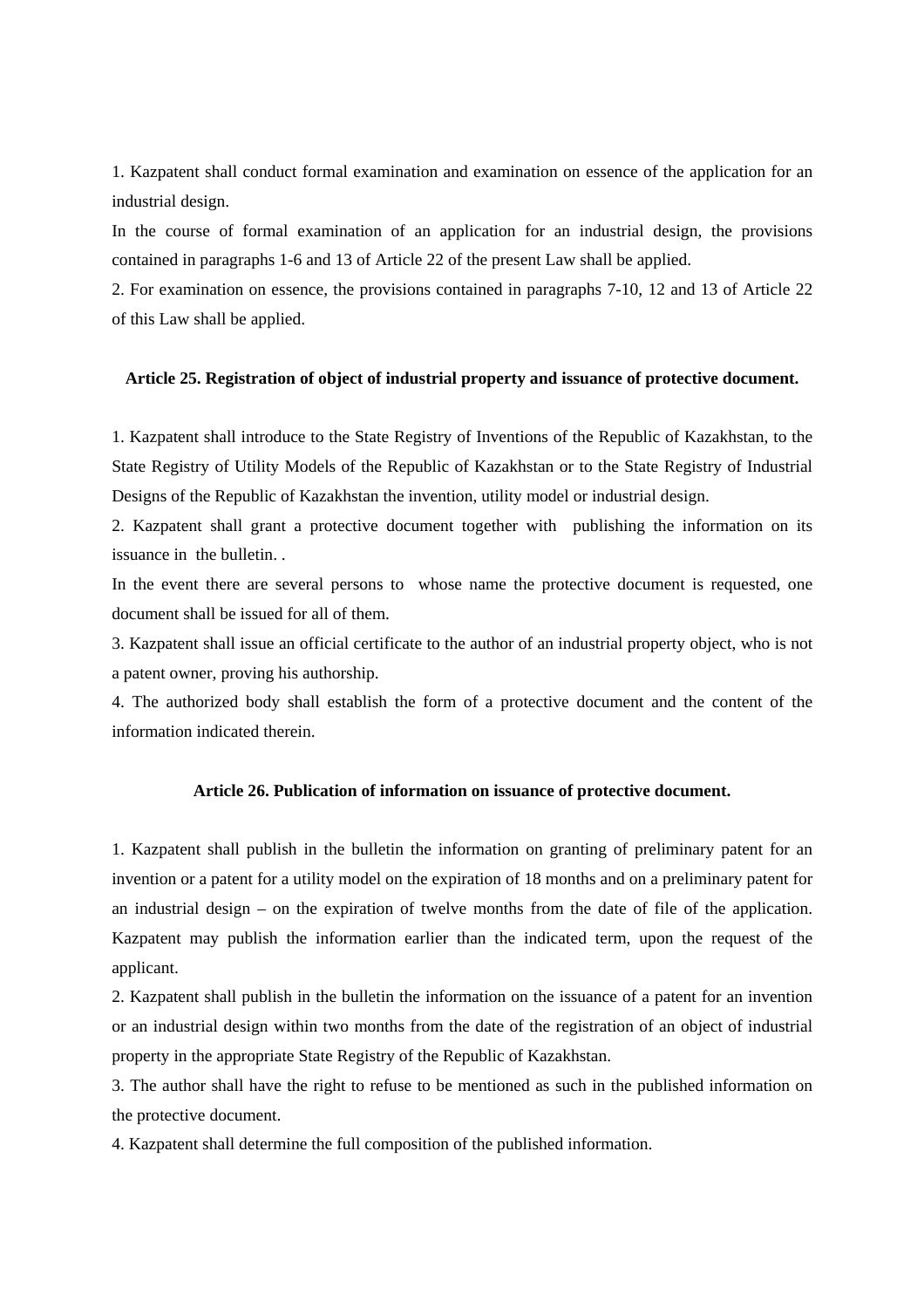5. After publication of an information on the granting of a protective document any person shall have the right to familiarize himself/herself/itself with the materials of an application,.

6. Kazpatent shall publish in the bulletin the information on extension of the validity term of a protective document, pursuant to paragraph 3 of Article 5 of the present Law.

## **Article 27. Recall of application.**

The applicant shall have the right to recall the application prior to the registration of an industrial property object in the appropriate State Registry of the Republic of Kazakhstan.

## **Article 28. Change of applications.**

1. The applicant shall have the right, prior to the decision on the application is made, to transform it into an application for a utility model by filing of an appropriate request.

In the event the decision on refusal to grant a protective document for invention is made, the applicant may transform this application into the application for a utility model, prior to the possibility to appeal the decision on refusal is exhausted. .

2. The transformation of an application for a utility model into an application for an invention is possible by filing an appropriate request prior to the decision on the application for a utility model is made.

3. In the event of indicated transformations, the priority and the date of filing of the first application shall be kept.

Chapter 6. Termination and renewal of validity of protective document

## **Article 29. Questioning of protective document**

1. The protective document, within the whole term of its duration, may be questioned or deemed invalid in full or in part upon objection against its granting in the following cases:

1) incompliance of a protected object of industrial property with the conditions of patentability established by the present Law;

2) the presence of features in the formula of an invention, utility model or in the totality of essential features of an industrial design, that were absent in the initial materials of an application;

3) the issuance of a protective document in violation of the provisions of Article 37 of the present Law by the applicant;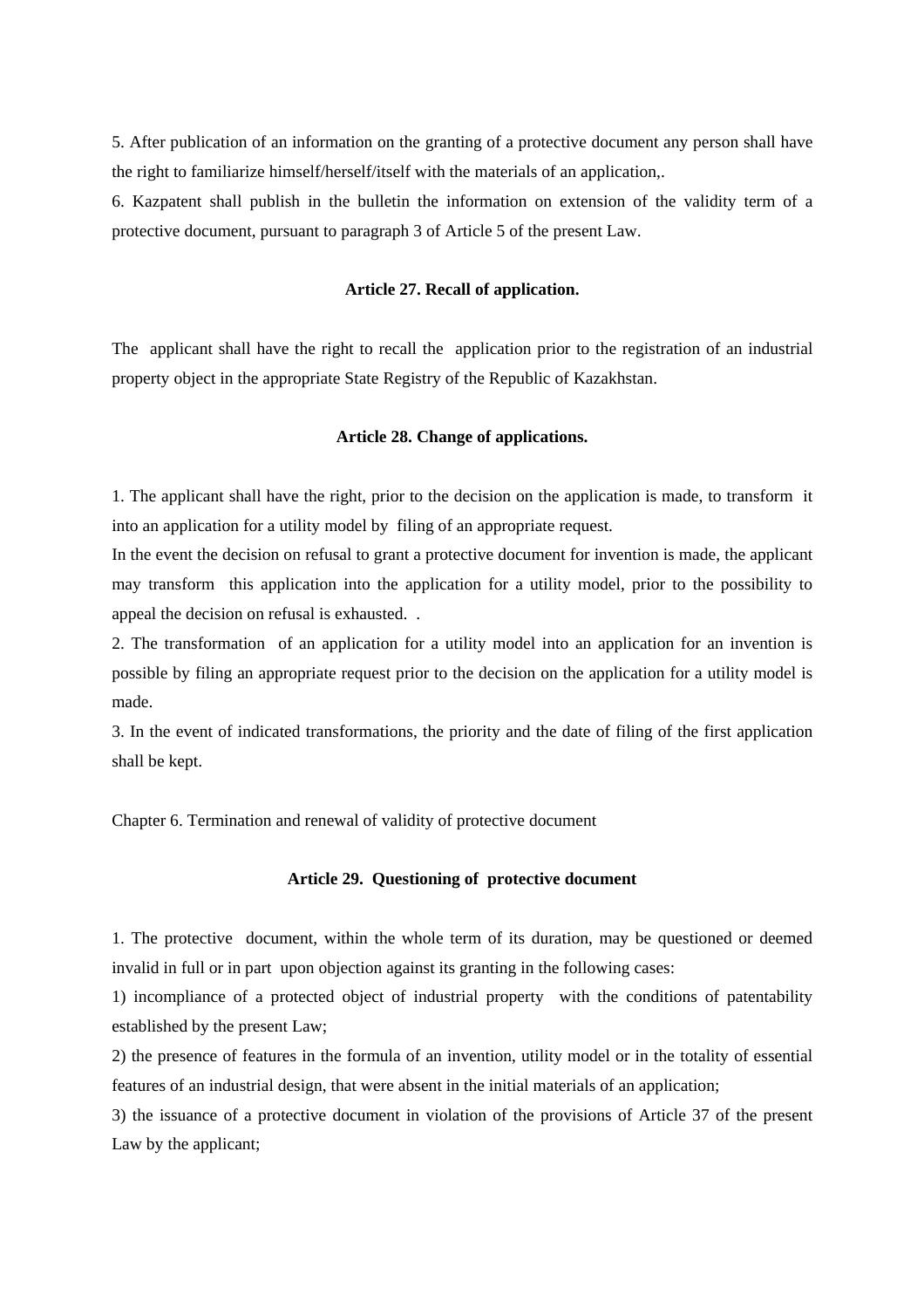4) incorrect identification of the name of the author (authors) or the patent owner in the protective document.

2. An objection to grant a protective document on the bases stipulated in subparagraphs 1) - 3) of paragraph 1 of this Article shall be filed to Kazpatent. The Appellate Council must consider an objection within six months from the date of its receipt. The person who filed such objection must inform the patent owner about the objection.

# **Article 30. Recognition of protective document invalid and premature termination of its duration**

1. A protective document shall be deemed invalid in full or in part on the basis of the decision of the Appellate Council or the Court

2. The validity of a protective document shall be prematurely terminated:

1) on the basis of an application filed by the patent owner to Kazpatent, - from the date of publication of the information on premature termination of the duration term of a protective document;

2) in the event of non-payment in the established term for keeping the protective document valid from the date of expiration of the established term of payment.

3. Kazpatent shall publish in the bulletin the information on protective documents that are considered invalid in full or in part as well as the effectiveness of which is prematurely terminated.

# **Article 31. Restoration of effectiveness of protective document. Right of after use.**

1. The duration of a patent terminated on the basis indicated in subparagraph 2) of paragraph 2 of Article 30 of this Law may be renewed upon the request of the patent owner within three years from the date of expiration of the term of payment in order to keep the protective document valid, in the presence of excusable reasons and provision of the document on the payment for restoration the duration of a patent.

Kazpatent shall publish in the bulletin the information on restoration of the validity of a protective document. The date of publication shall be considered the date of restoration of a protective document.

2. Any person, who during the period between the termination date and the date of renewal of the validity of a patent, has started using an object of industrial property protected by a patent or have made necessary preparations for it, shall retain the right for the future free-of-charge use without extension of a such use (the right of after use).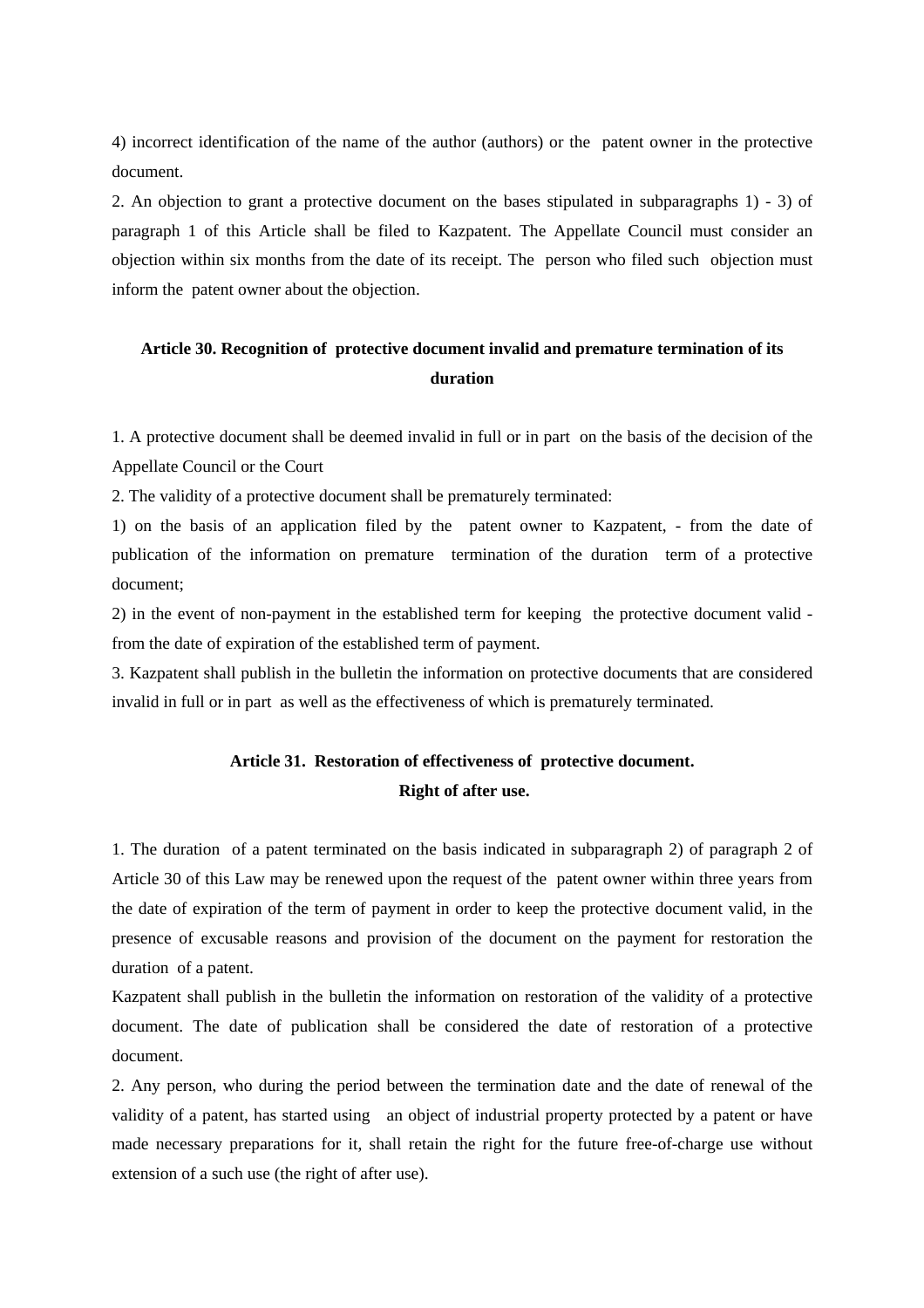The right of after use may be transferred to other person only together with the production where the object of industrial property was used or the necessary preparations were made.

## **Chapter 7. Protection of rights of authors, applicants and patent owners.**

## **Article 32. Appellate Council**

1. The Appellate Council is a specialized structural subdivision of Kazpatent on prior-to-court review of disputes on objections submitted pursuant to paragraphs 6, 10 of Article 22, paragraph 3 of Article 23 and paragraph 2 of Article 29 of the present Law. The Authorized Body shall approve the Regulation on the Appellate Council, the Rules for submission and review of objections in the Appellate Council.

2. A submitted objection must be reviewed at the meeting of the board of the Appellate Council, within the term established by the present Law. The term for the review of an objection may be extended upon the application of a person who filed an objection as well as a patent owner, but not more than for six months from the date of expiration of the established term for review of an objection.

3. The decision of the Appellate Council may be appealed in the court by the person who filed an objection or by the patent owner, within six months from the date of the receipt of the decision.

#### **Article 33. Consideration of disputes in court.**

1) Disputes in respect of the following shall be considered in the court:

1) the authorship for an industrial property object;

2) the legitimacy to grant a protective document;

3) the establishment of a patent owner;

4) granting of a compulsory license;

5) the violation of the exclusive right to use a protected object of industrial property and other rights of property of a patent owner;

6) the conclusion and execution of licensing agreements to use a protected object of industrial property;

7) the right of prior use and after use;

9) the payment of remuneration to the author by an employer, pursuant to paragraph 3 of Article 10 of the present Law;

10) the payment of compensations stipulated by the present Law;

11) other disputes related to the protection of rights arisen from a protective document.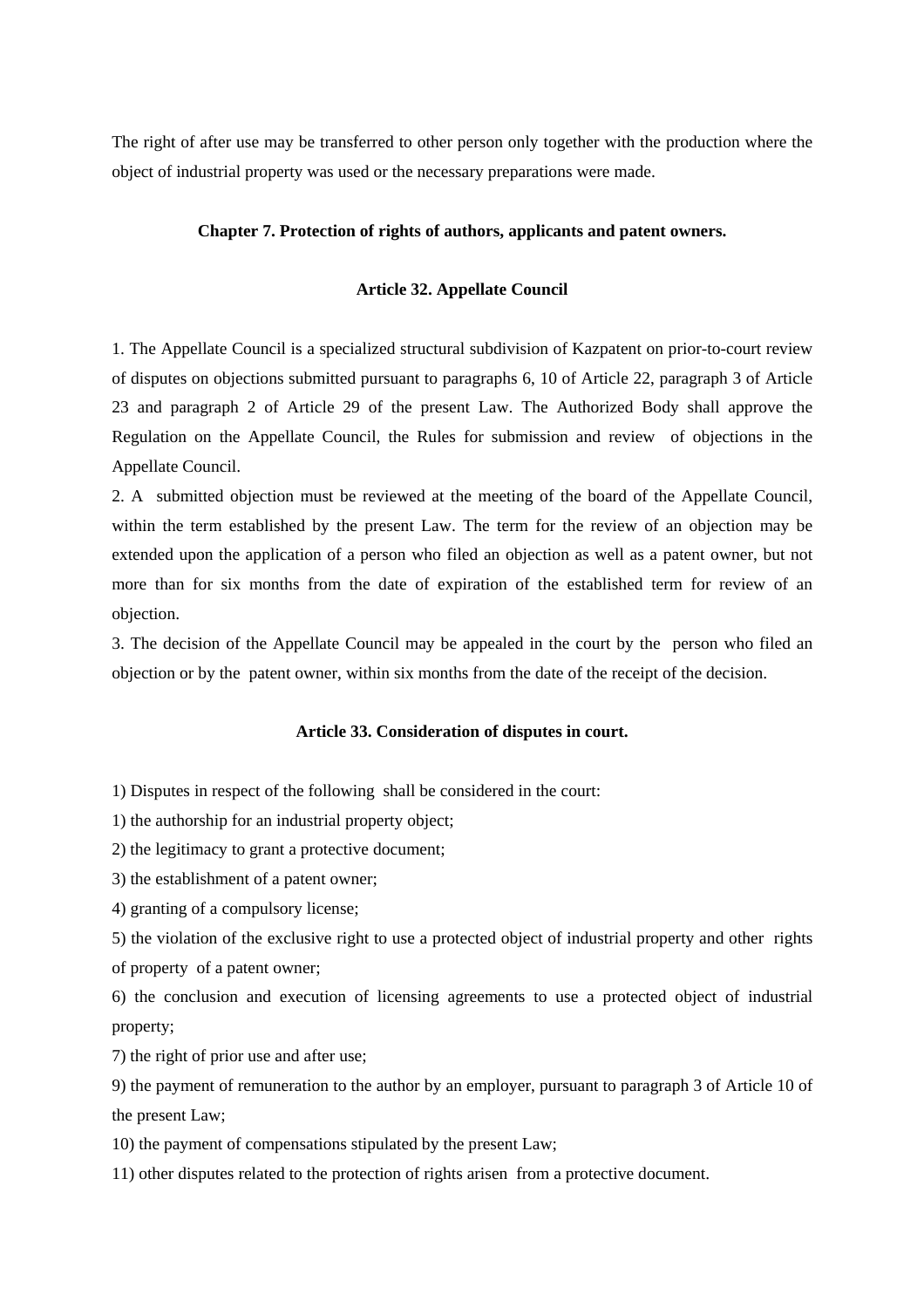2. On the basis of the decision of the court, Kazpatent shall conduct the publication of the information on changes related to the protective documents.

Article 34. Liability for violation of rights of the authors, applicants and patent owners

Appropriation of authorship, coercion into - joint-authorship, disclosure of the essence of an industrial property object without the consent of an author or an applicant, prior to the publication of information on it, illegal use of a protected object of industrial property, violation of the procedure of patenting of an industrial property object in foreign countries shall entail civil-legal, administrative and criminal liability, pursuant to the legislation.

## **Chapter 8. Closing provision**

## **Article 35. Payment for actions of Kazpatent**

Kazpatent shall charge a payment for the execution of legitimately important actions stipulated by the present Law, pursuant to the legislation.

# **Article 36. Patent agents**

1. A citizen of the Republic of Kazakhstan who permanently domiciled in its territory, whose level of qualification complies with the claimed requirements may be a patent agent. The Authorized Body shall establish the qualification requirements to patent agents, the procedure of their certification and registration.

2. Natural persons who are domiciled outside the Republic of Kazakhstan or foreign legal persons shall conduct their business through patent agents registered at Kazpatent in order to obtain protective document, maintain its validity, submit objections to the Appellate Council and participate in their review.

Natural persons who permanently domiciled in the Republic of Kazakhstan, but who are temporarily located outside of its boarders, may conduct their business related to the protective document without a patent agent by indicating the correspondence address within the boarders of the Republic Kazakhstan.

3. The authority of a patent agent shall be attested by a proxy given to him/her by the applicant or the patent owner.